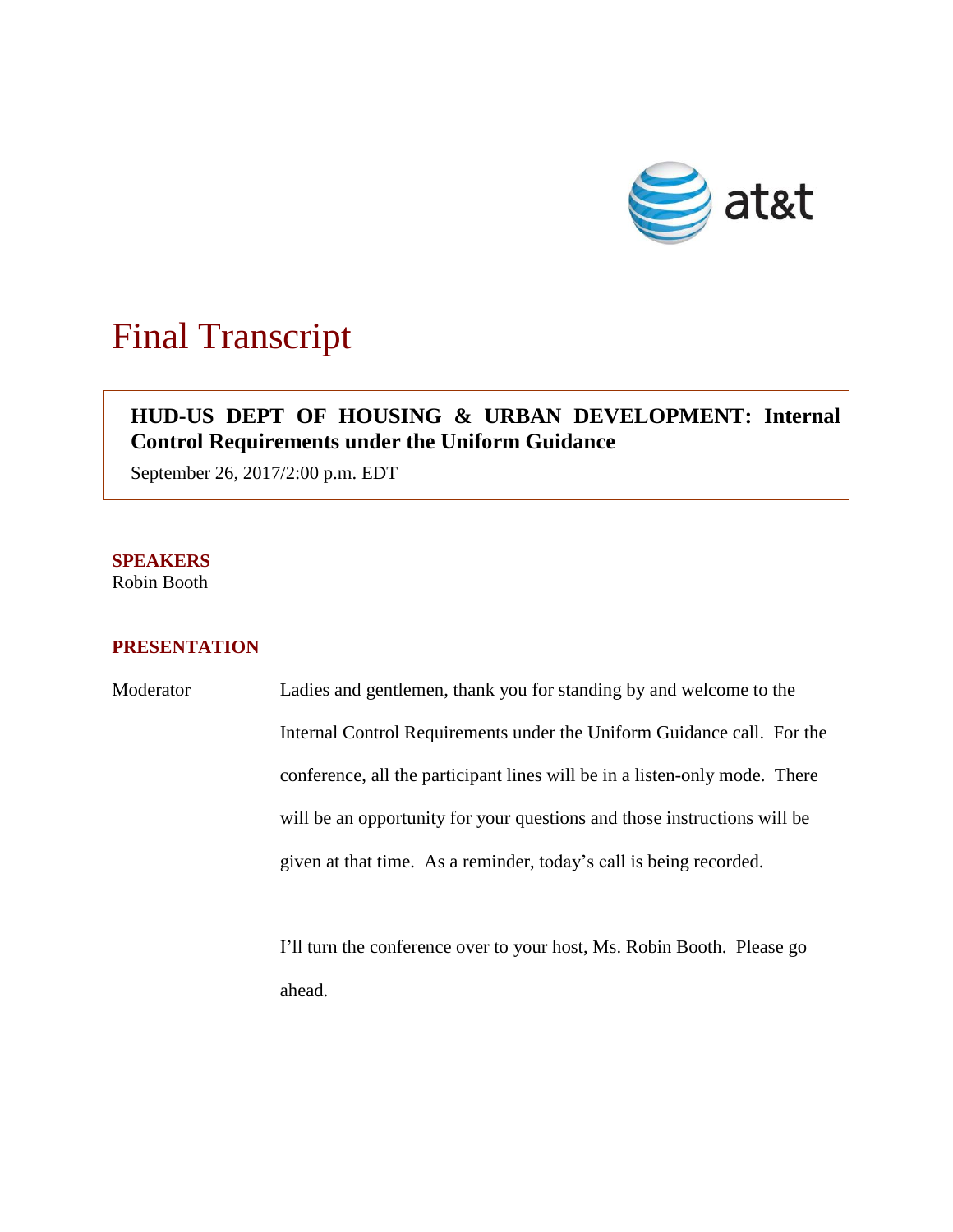Robin Good afternoon, and once again welcome to the webinar training for Internal Control Requirements under the Uniform Guidance sponsored by the Office of Housing Counseling. For those of you who may be attempting to call in, the call-in number—well you can't me, but if you see it on the screen it's 1-866-615-1888; participant access code 424873.

> As the moderator said, this is being recorded and a playback number along with the PowerPoint and the transcript will be available on HUD Exchange usually within the next four to five business days. If you look in your chat box for your webinar there's also the document, the training materials are also in the little chat box. If you click on a PDF or a PowerPoint slide you can also download it, that's if you were registered you would have received that information.

> A listserv will be sent out when the archives are posted. So, you will be notified when it is posted. If you were registered you should have also received the same training materials and handouts in a prior email. Hopefully you have those materials available to you, but if not within four to five business days after the webinar they will be available on the HUD Exchange.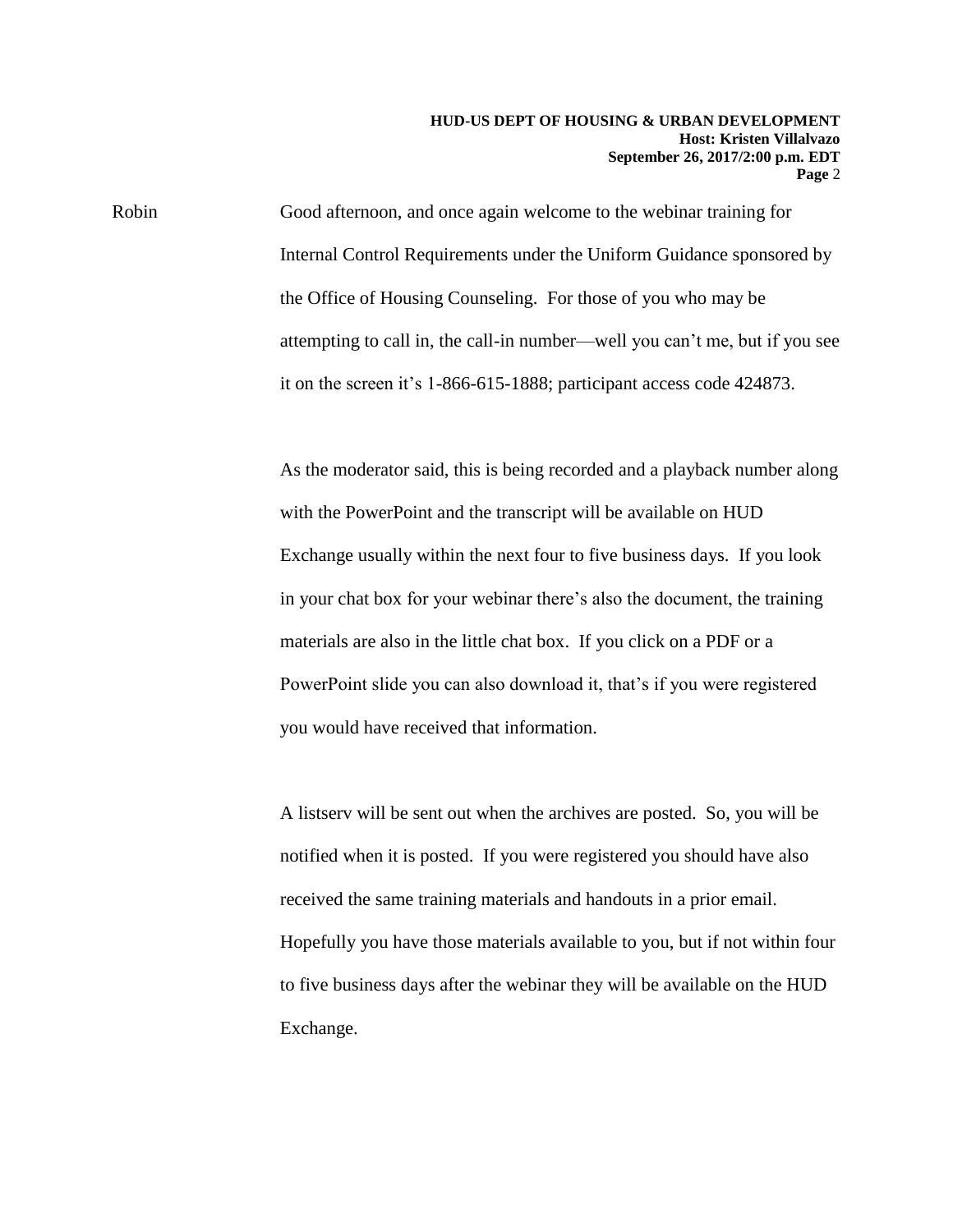As far as questions, we will definitely be having a Q&A period throughout the training. There will not be any poll questions. If you would like to ask a question live, and I will indicate through certain parts of this webinar that we'll be taking questions at this time, we ask that you press star zero and you'll be put into the queue. When I ask for the questions you'll be able to ask your question live. When they do, do that they unmute the phone, so please be cognizant that once the phones are unmuted we will hear any background noise, just for any live questions.

In addition, you can also use your chat box on your control panel and enter a question there. We do have one of our team members are prepared to respond to your questions. In addition during the points in the webinar where I ask if there is any live questions we may read your question live if it benefits the entire group.

Finally if after or subsequent to this webinar you have some additional questions you can also send them to Housing at housing.counseling@hud.gov and we ask that you put the webinar topic in the subject line. That way those questions will then be distributed to the appropriate individuals for response and you will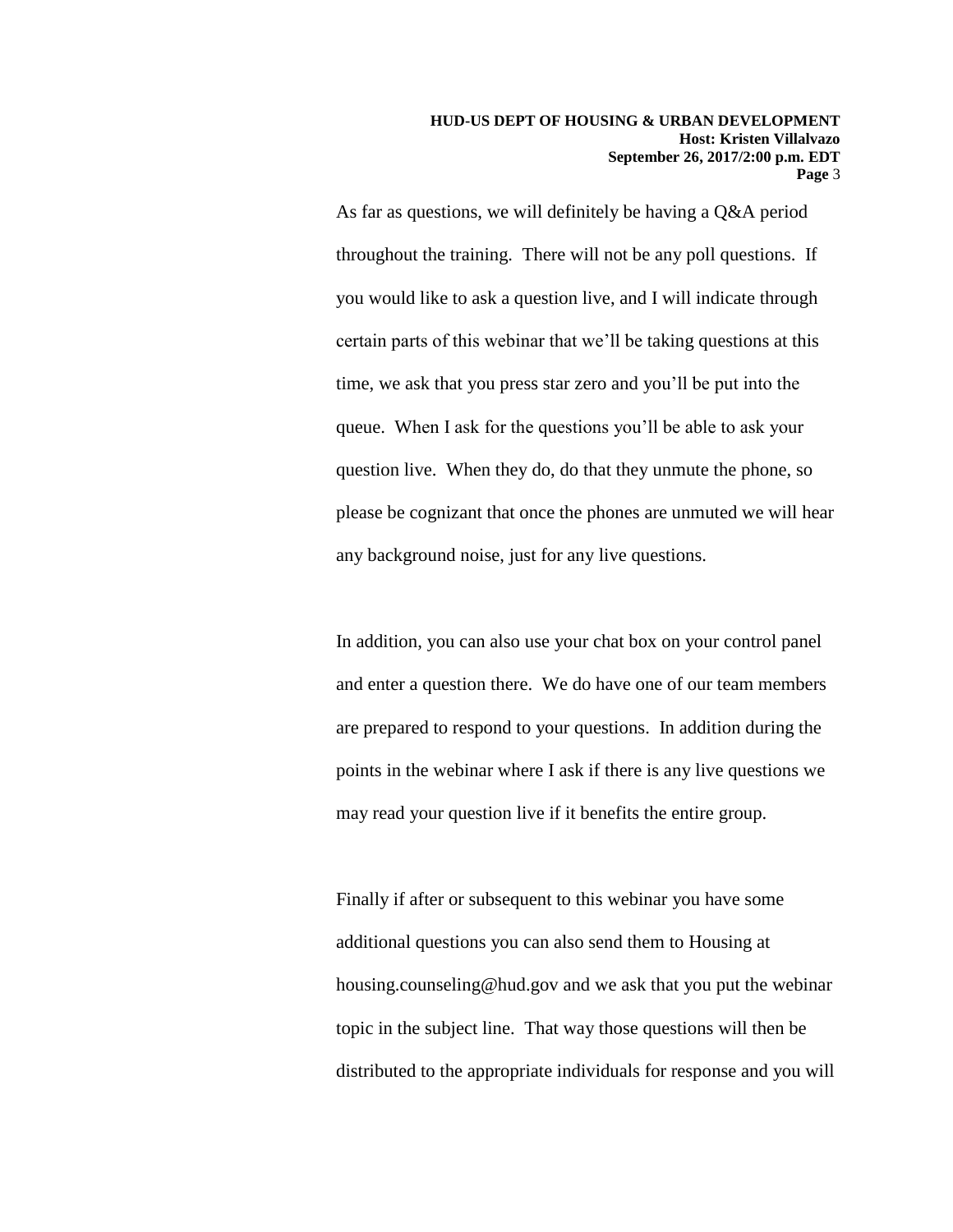receive a response to your question. So, three ways to ask questions live using your chat box in the webinar or emailing them to the housing.counseling@hud.gov website.

Immediately following the webinar if you're registered you will receive a survey. We really appreciate if you would complete the survey and provide comments and suggestions for how we can improve or address other training topics that may assist you as it relates to Office of Housing Counseling. We utilize that information to plan future webinars as well as to make sure we're responding to the needs of the agency. So please complete that survey. We appreciate it in advance.

As far as the certificates, if you registered and logged in you will receive a thank you for attending. That is your certificate. There is no attachment to that email. So, please either print it out or save it, however you deem best way to retain that information because that will be the only certificate of training that you receive.

If you would like additional Housing Counseling Program or any kind of grant information, training events, of course HUD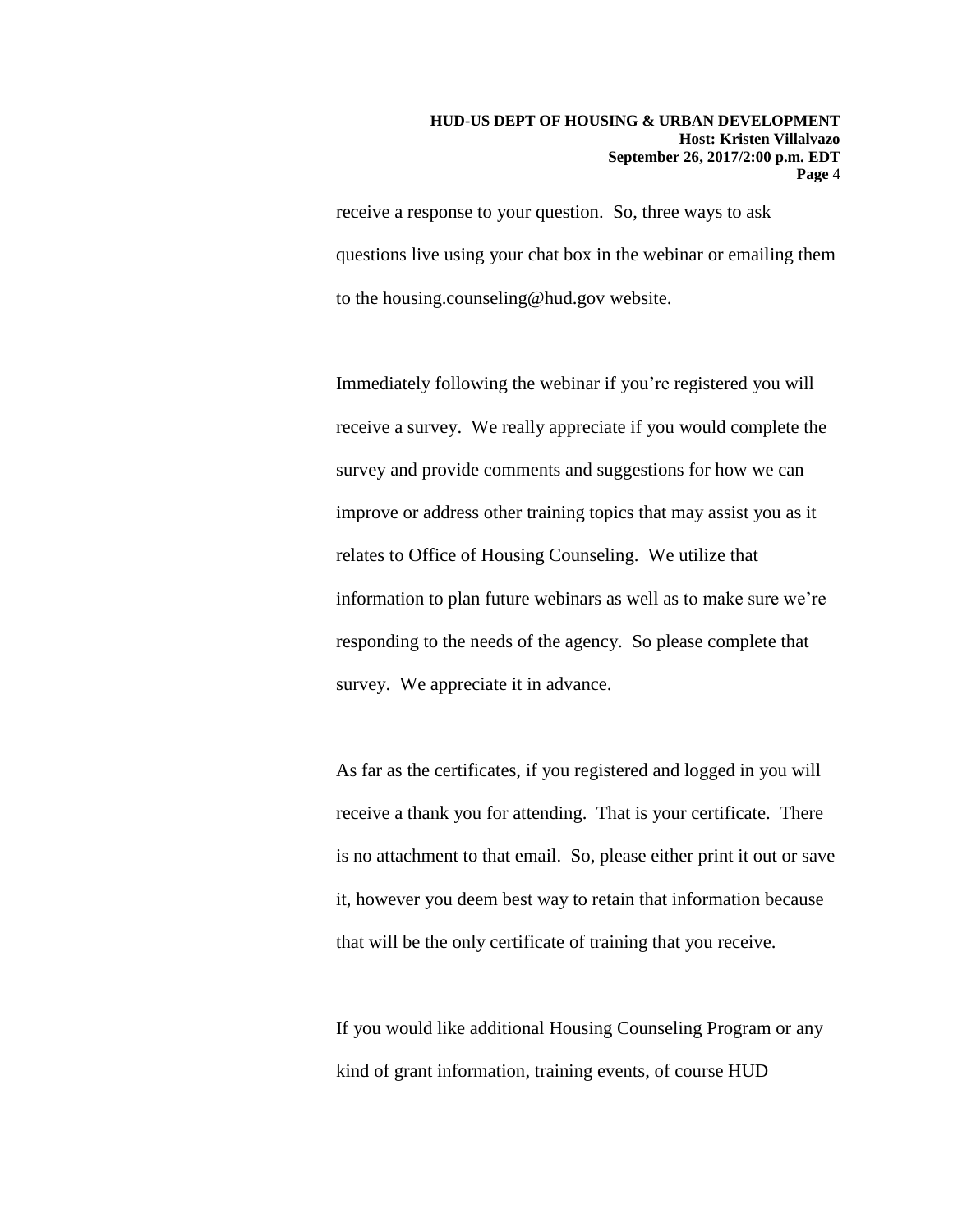Exchange is your best source for that information. Hopefully, you're registered within HUD Exchange, but please feel free to access that website. In addition if you have any other questions or comments that you like to send subsequent to this training please direct that to housing.counseling@hud.gov and reference the Internal Control Requirements under the Uniform Guidance webinar in the subject line item.

Thank you for attending, and now we will switch to the actual training material.

At this point, I'm hoping that most of you have fully implemented all of the requirements under 2 CFR Part 200, which we refer to as the Uniform Guidance. So, as it relates to the internal control this will be a refresher. Hopefully, it's not the first time you're hearing about the requirements for internal control.

My name is Robin Booth. I'm the audit principal for Booth Management Consultant, as well as the owner, and our company has the quality control and technical assistance contract for the Office of Housing Counseling. We assist agencies and HUD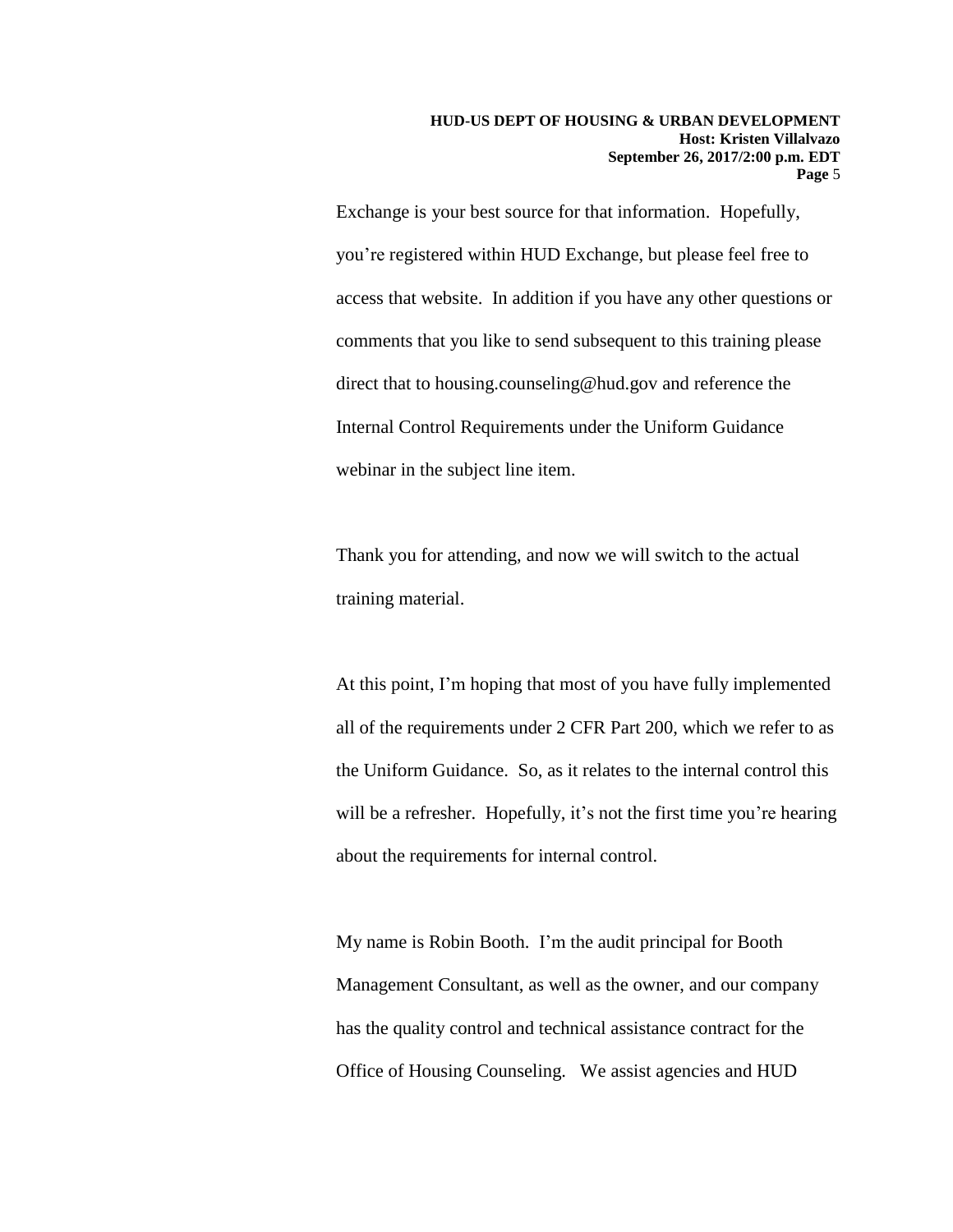internally with technical assistance, trainings such as these, and also one-on-one training, financial and administrative reviews, action plans and financial analysis. So we provide a full service of financial assistance to both agencies and HUD for the Office of Housing Counseling, Comprehensive Housing Counseling Grant.

Today, what we want to do is just really define and clarify the new requirements, the existing and the new requirements for Internal Control under Uniform Guidance. I want to give you some idea of the impact it has to your particular agency, outline a general implementation plan and then direct you to some resources to help address what may be an administrative burden.

We will not be delving deep into internal controls and looking at specific areas. For those of you that are familiar with internal controls you recognize that, that can be a very in-depth process. So, this training, this one hour—an hour and a half training today is to more provide you with guidance in areas you may need to address and to point you to resources that are available to assist you.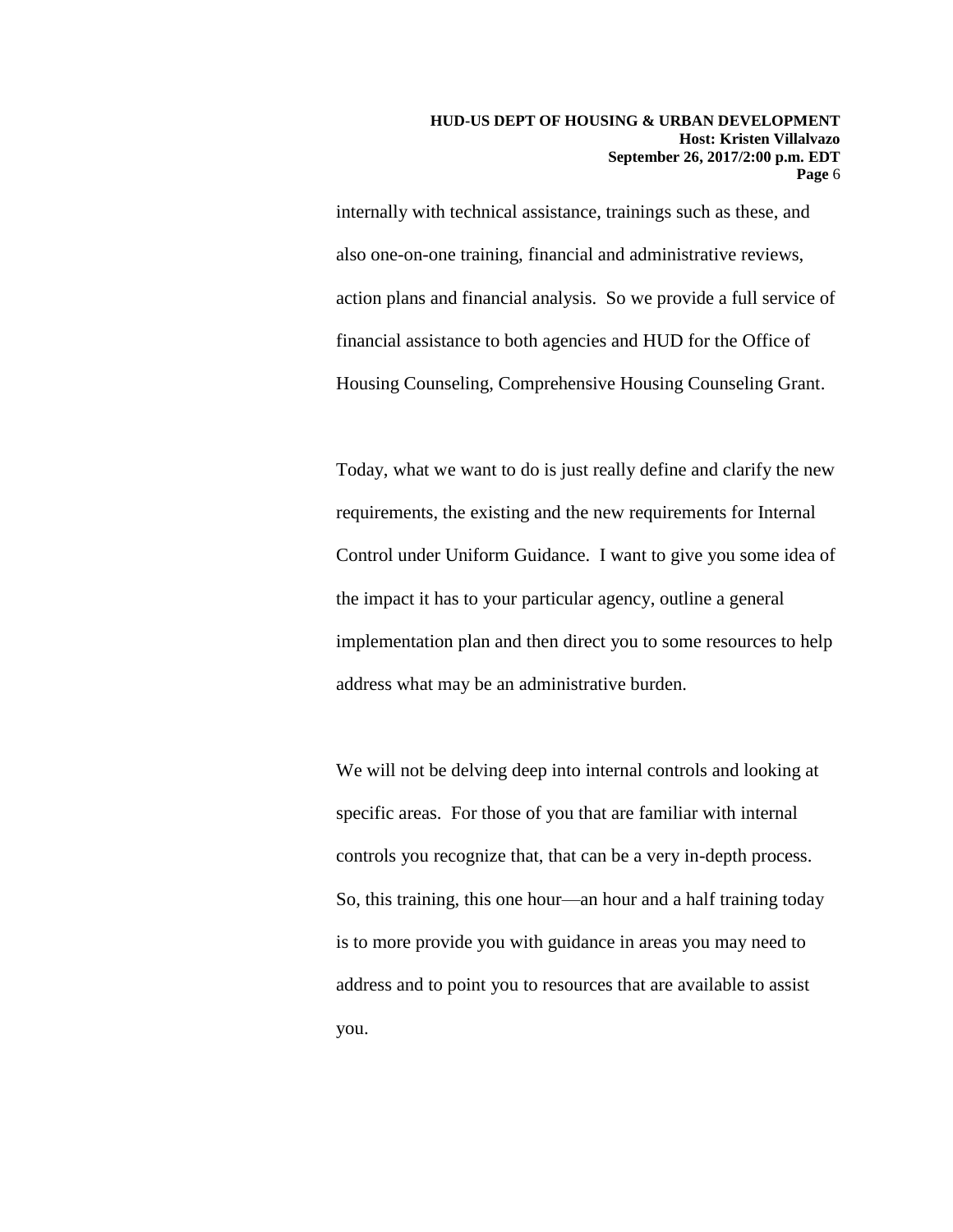It is important, though, I will say that anything internal controls, the tone is set at the top so this actually understanding internal controls and internal controls is incorporated in every level of your agency of the organization. It has to be bought in from your board of directors down to your senior management.

One of the reasons why it's so critical from a government perspective is because it helps to minimize what we call fraud, waste and abuse. A lot of you may be familiar with what happened in the private sector years ago with Enron and WorldCom where there was a lot of issues relative to their fraudulent—to their accounting practices that really resulted in what ultimately became almost a crash in Wall Street overtime.

So, what happened was when a private sector—they adapted a new set of requirements under the Sarbanes-Oxley law, which basically attempted to put more emphasis and focus and really disclosures and reporting requirements on private sector industries to be more transparent as it relates to internal controls and showing they have adequate internal controls. Now, probably 10 or 15 years later, the federal government has to a certain extent piggybacked on that.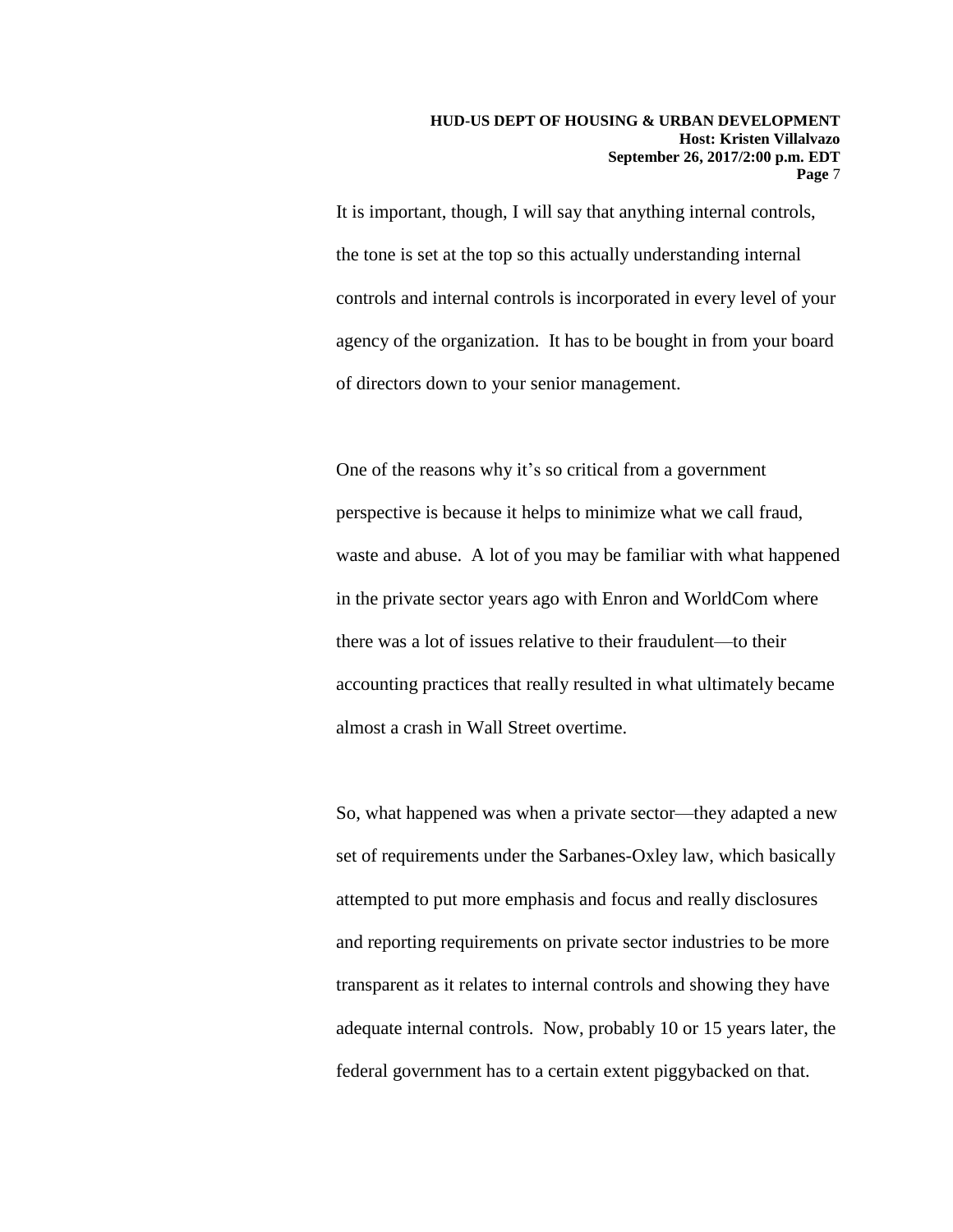**HUD-US DEPT OF HOUSING & URBAN DEVELOPMENT Host: Kristen Villalvazo September 26, 2017/2:00 p.m. EDT Page** 8

There's always been requirements for internal controls within the OMBs under the old OMB structure and under the new 2 CFR structure. However, there's more emphasis on it because it's recognized that proper internal controls can really help the government minimize fraud, waste and abuse with taxpayer dollars.

So, under Section 200.303 Part 2 CFR, specifically subpart B, it defines the internal control was being a process implemented by a nonfederal entity. Notice that any grant, any entity that receives a federal award that's not a federal agency, is a nonfederal entity so it does include all the agencies that receive grants from the Office of Housing Counseling for the Comprehensive Housing Grant Program.

And one of the—some of the key areas that you want to look at or in the following areas are your operations reporting and compliance. So, these internal controls are not just in one particular area, and although they are financially driven as you can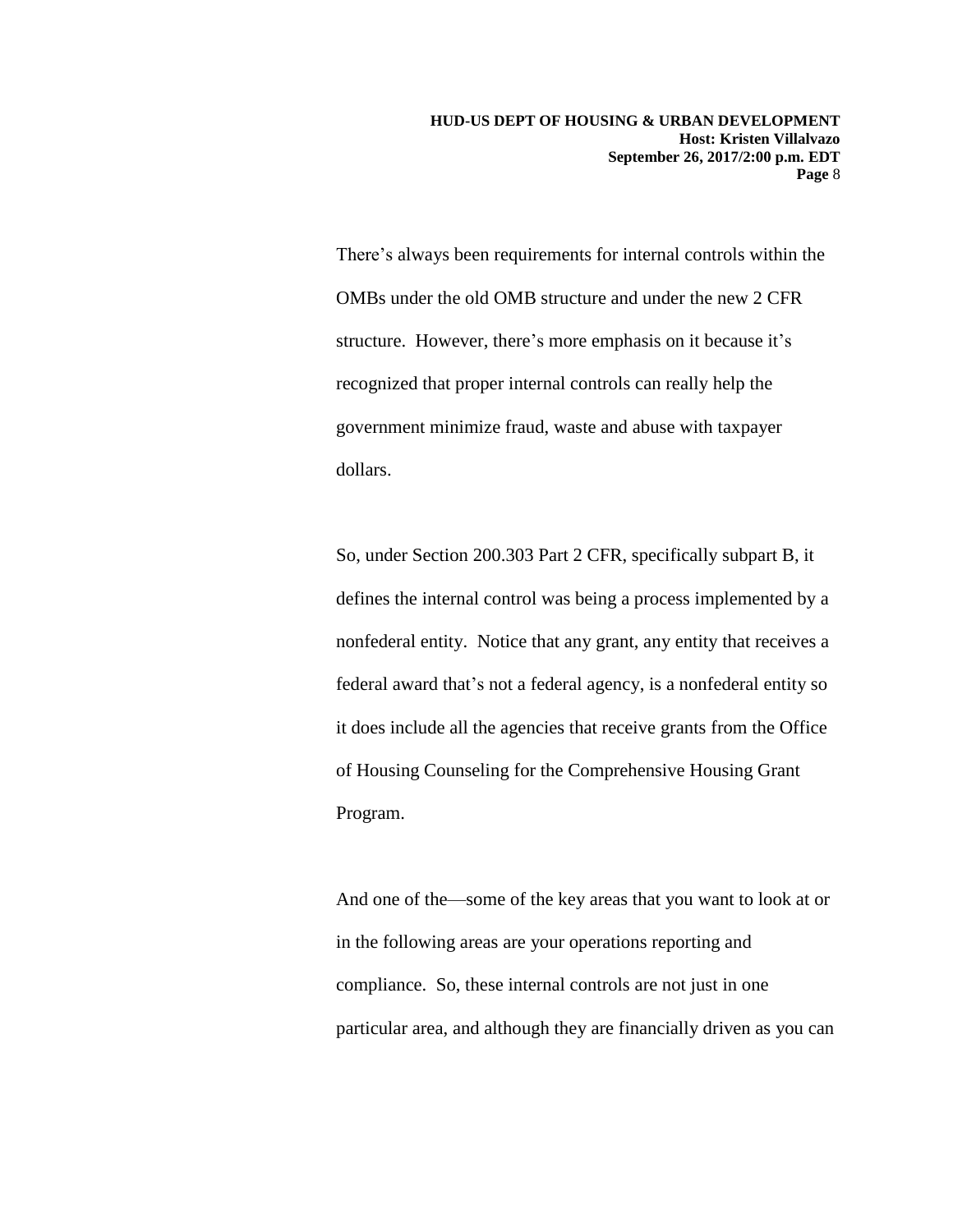see from your operations and compliance they're really overlapping to all areas of your agency.

Now, it's not a new requirement. As I said, this has been in the old OMB structure. It always has been a product of OMB A-133, but the issue with that is that, that was only for agencies that received or expended \$500,000 or more under the old structure for a federal dollar. Under the new structure as you know that's all increased to \$750,000, but under the old structure it you weren't subject to an OMB A-133 audit this was not a requirement. Well, they've moved it from being just an audit requirement now into being an administrative requirement under the entire 2 CFR.

So, now it doesn't matter, award amount is irrelevant. It doesn't matter if it's a \$5 grant or \$5 million grant, all organizations are expected to comply with this requirement. And it really is just encouraging nonfederal agencies that are managing grants to have better structure and internal controls. It's not meant to cause really a lot of administrative burden. The goal is not for a smaller agency to then go and expend resources they do not have trying to build internal control departments, identifying internal control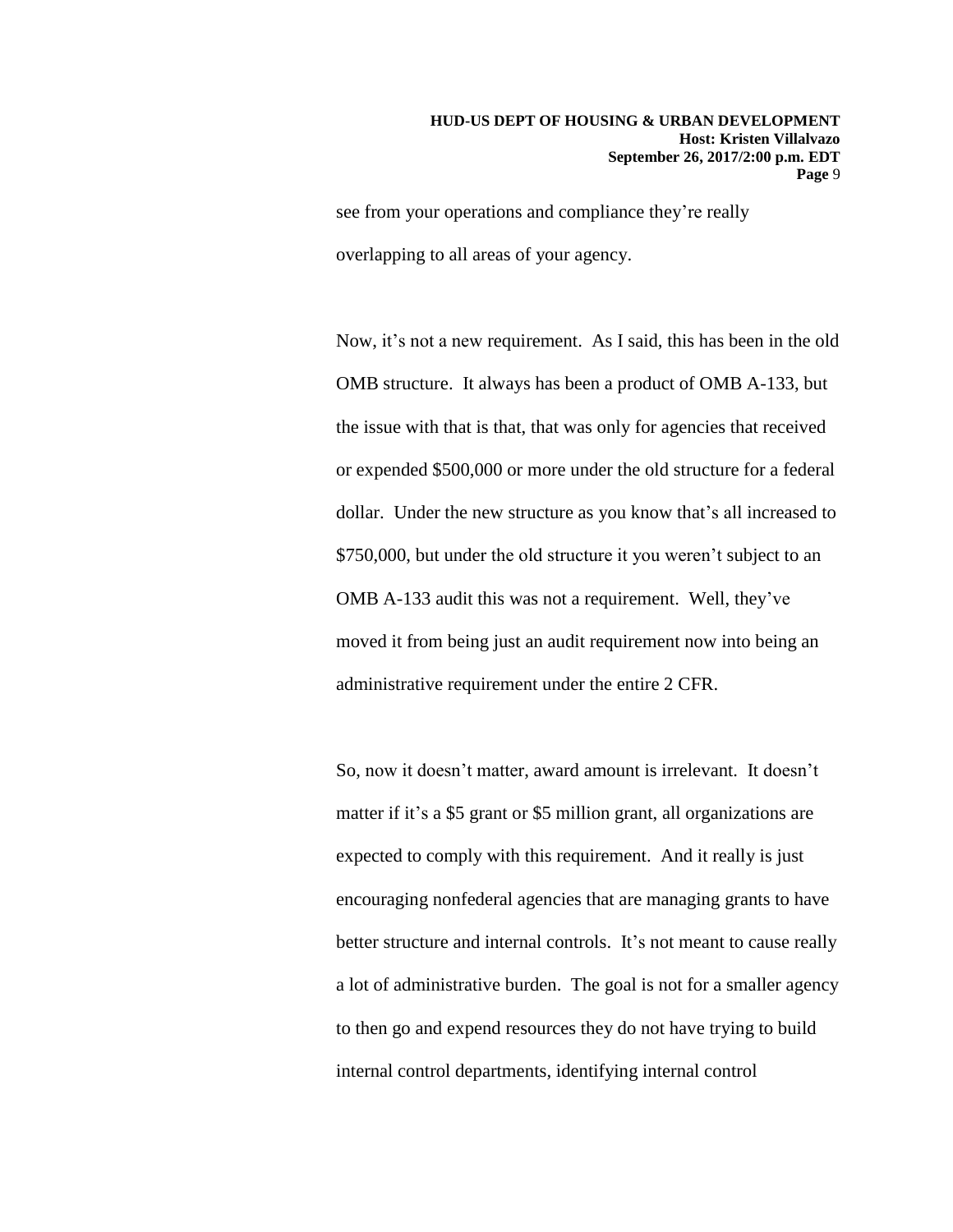## **HUD-US DEPT OF HOUSING & URBAN DEVELOPMENT Host: Kristen Villalvazo September 26, 2017/2:00 p.m. EDT Page** 10

contractors and things of that nature. Because you can design an effective—effective for the management of the award's internal control structure that will help you meet these requirements.

One of the other things that it does in this section is it really clarifies what you must do—clarifies and defines what must and what should be done. A must is not optional. That means you have to comply to that particular section of the requirement, a should is a recommendation. And I think in this particular section they did a good job of differentiating between the must and the should to alleviate the concerns about okay what else do I have to do as it relates to these federal awards.

So, what must you do? So, we'll talk about what is a must and what is required. You do have to have an effective internal control of a federal award. Now, effective is a subjective word and is subjective, but what it's suggesting is that you do have to have some things in place to minimize once again fraud, waste and abuse.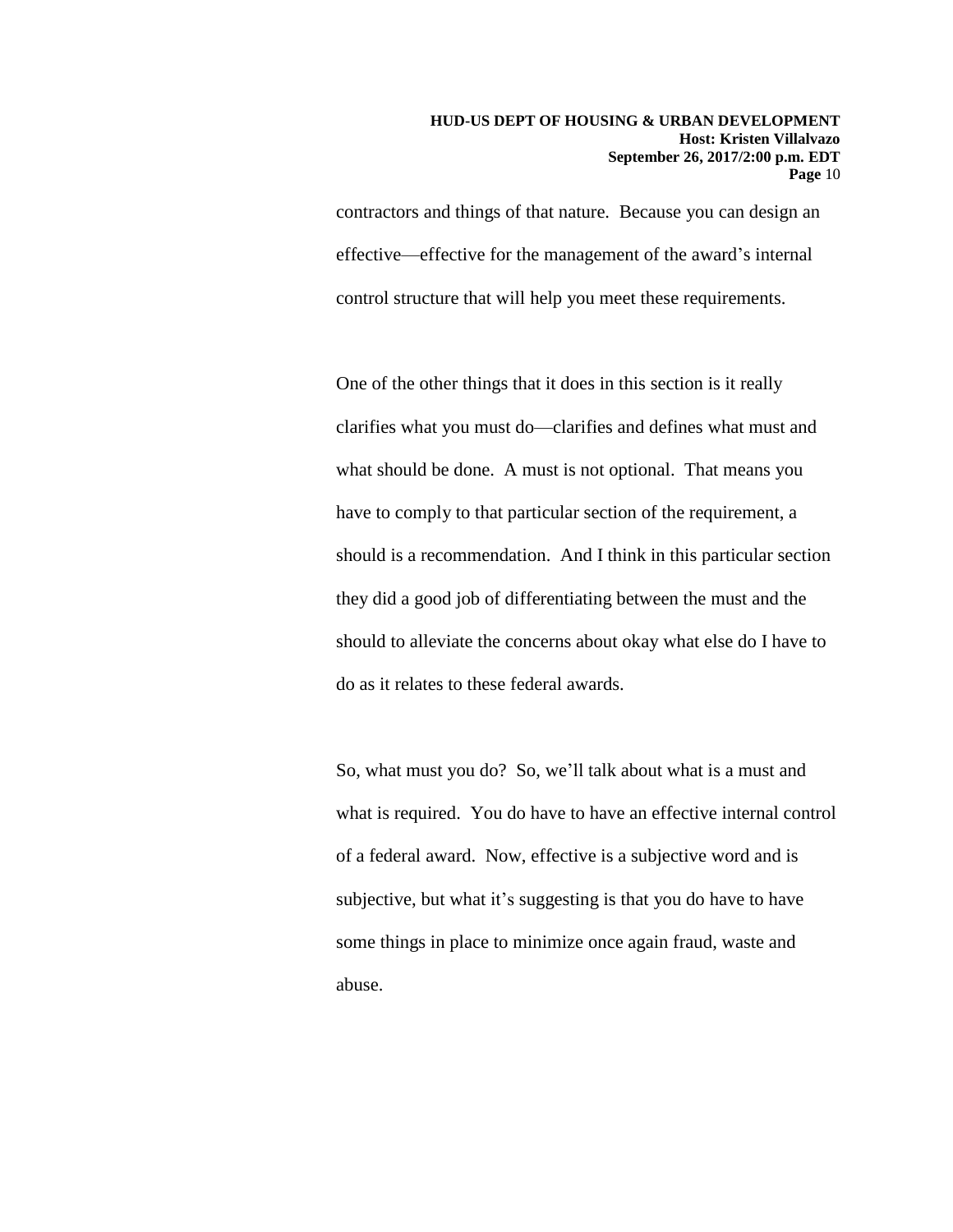**HUD-US DEPT OF HOUSING & URBAN DEVELOPMENT Host: Kristen Villalvazo September 26, 2017/2:00 p.m. EDT Page** 11

So, if you are a small agency and if you're the executive director and you do everything, you don't use any accounting, pretty much you do everything involved and maybe have a housing counselor, you might say to yourself well how can I have an effective internal control system? Well that's when your board of directors becomes important because they can be integrated from an approval and from a monitoring perspective in the internal controls to make it more effective. That's when if you had housing counselors they can be integrated into the process to provide you with some internal controls.

So even in a one person or a two-person shop, you have to utilize what you do have, which is the board of directors, because nonprofit agency does have or if you're SHFA or MSO you do have a governing board that can provide you with the kinds of internal control that you need to do things like have adequate segregation of duties and you have proper monitoring and communication. You can work it consistent with your size, but to minimize the financial burdens relative to having this effective system.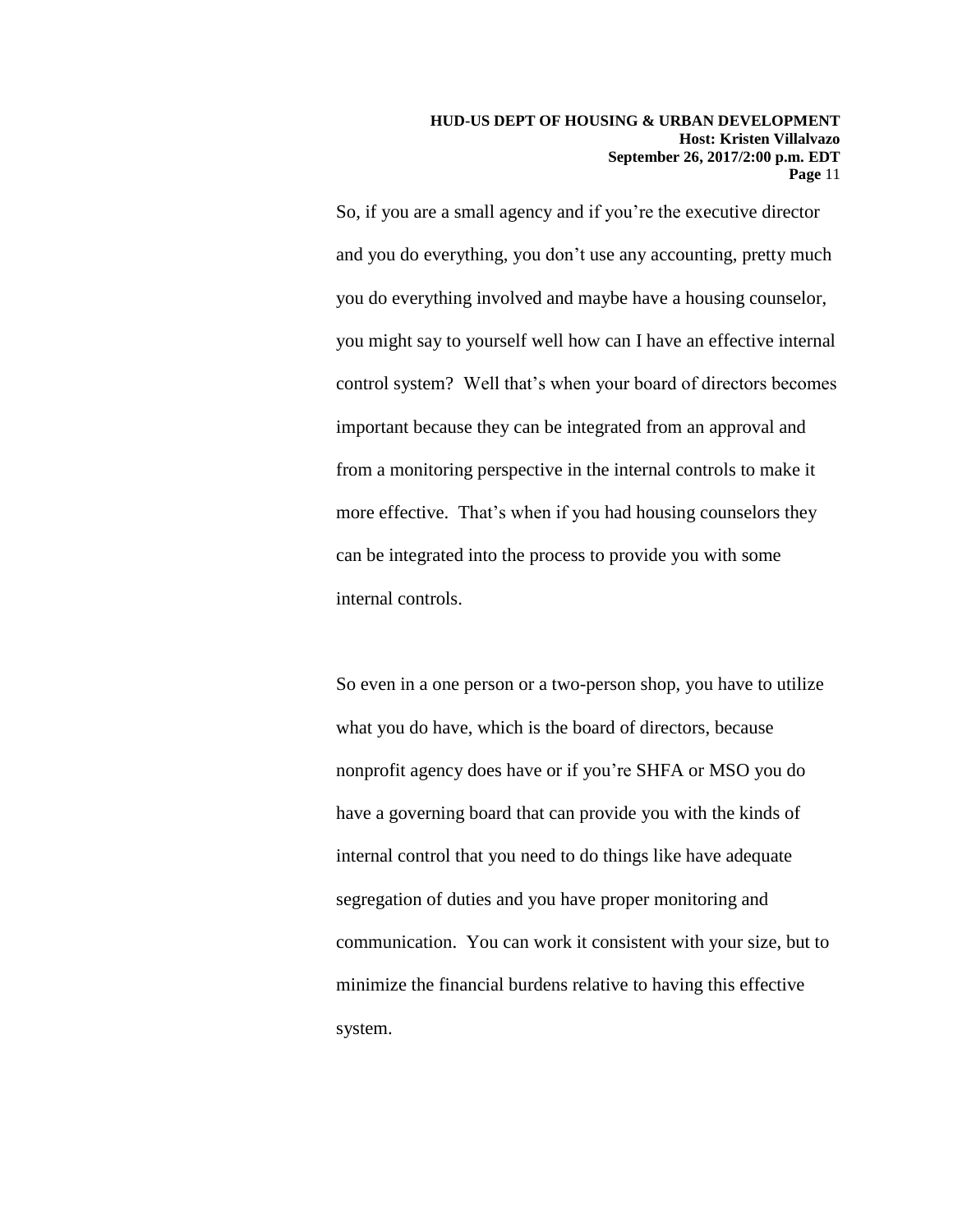You must comply with federal regulations and statutes. That's a must; that's not optional. And this is for those if you want this federal award. You must evaluate and monitor. Now evaluation and monitor can be based on your size of your organization, the frequency of your reporting, things of that nature. That could be a matter that at your quarterly board meetings, having certain reports or information submitted to the board for them to approve and accept or maybe if you're doing all of the accounting before you make certain disbursements they have to be approved by the treasurer of your board and things of that nature.

As I have said, part of when we talk about resources we can talk about how under our contract and working with OHC we can assist you in establishing the types of internal controls and developing an effective internal control that makes sense for your agency. You have to take prompt action when incidences of noncompliance are identified. This is critical.

So, if you become aware of any incident of noncompliance, especially if it will have an impact on the overall program or the overall financial situation, you have to take immediate and prompt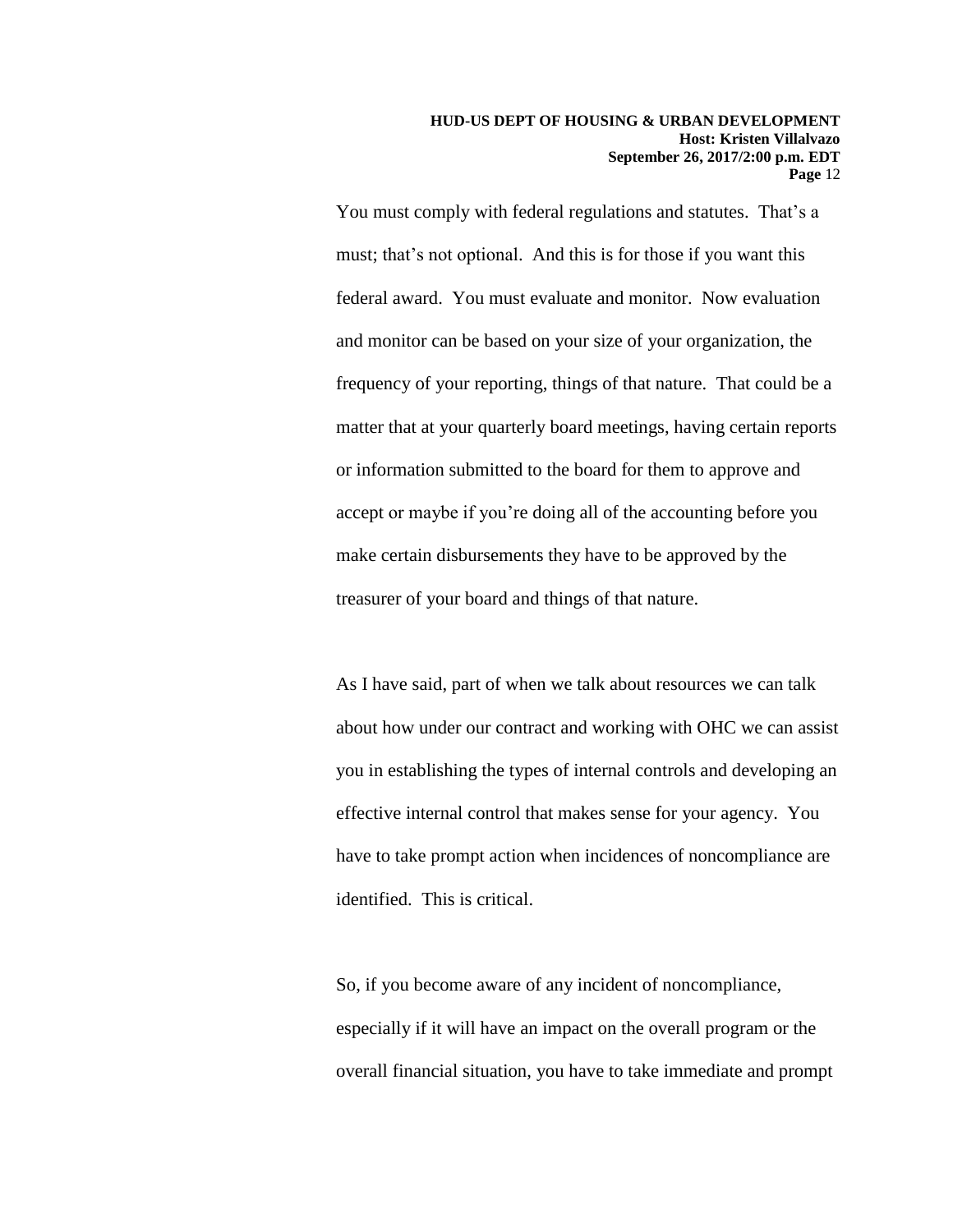action and be able to demonstrate that you've done that. And then you to take reasonable safeguards, reasonable measures to safeguard personal identification information; that's like PII. That is the big push right now from the federal government largely because of all of the hacking and all of the breaches of databases that we just—Equifax.

I think it was Equifax, so that's now—they've breached that data so that means that you have to protect Social Security numbers. Most people when you think of PI information, it's Social Security numbers, it could be things like licenses. Anything that personally identifies the person, you have to protect that information. Social Security number being the key.

So, you have to be careful. Things as simple as how are you maintaining your files? Who has access to your files? Are you sending personal identification information through emails? And if so, are they encrypted or is it password protected or is there some protection that sensitive information can't be easily accessed by the wrong party? Understand that that's not going to change.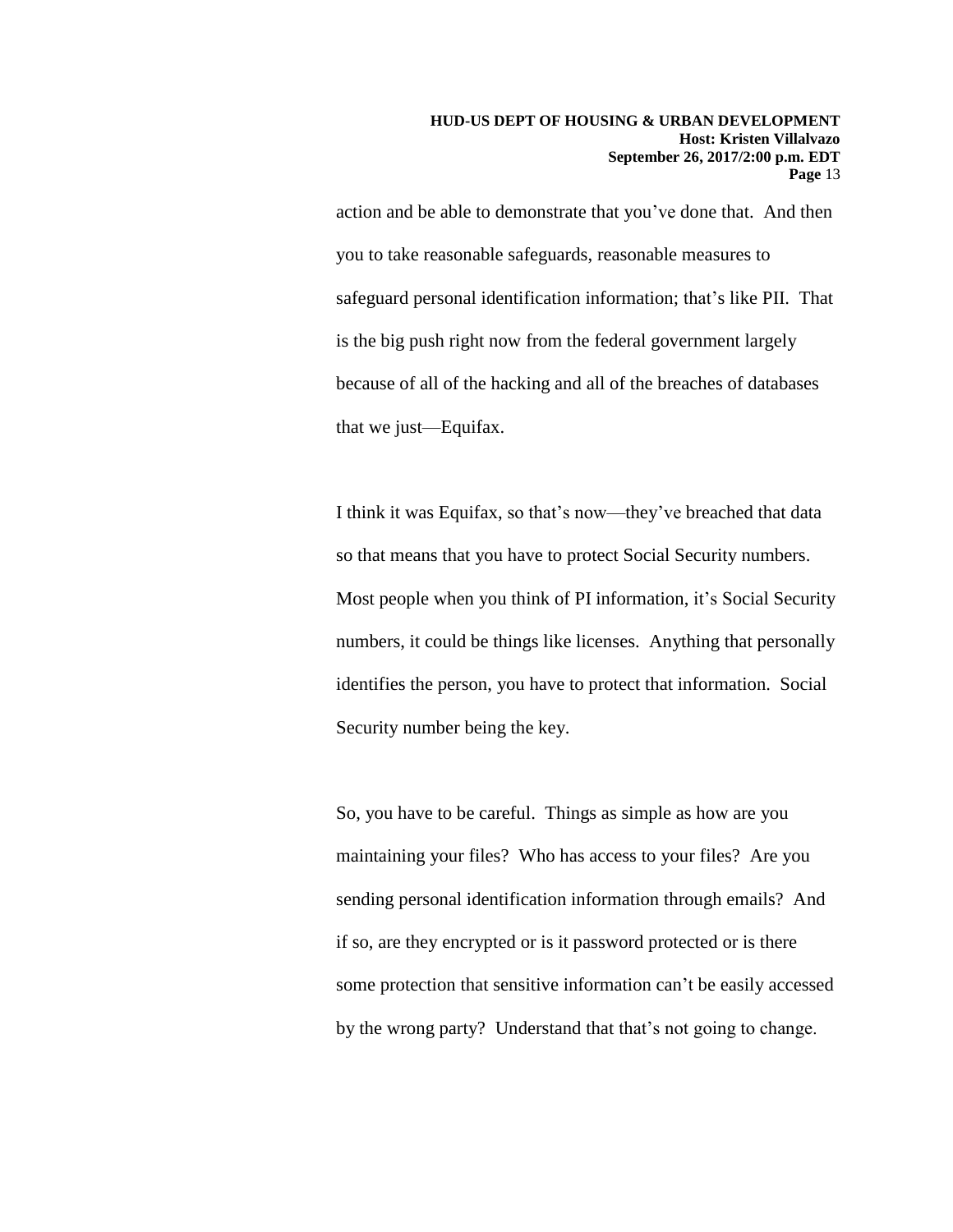That personal identifiable informational PII is very—is now the hot topic or a very focal issue within the federal government.

Now, this is what you should. This is a recommendation, remember, should be are recommendations. You should be in compliance for internal control, which is the Green Book. Now the Green Book is actually based on and developed from this internal control integrated framework, which was what the private sector did. That's that Sarbanes-Oxley that I mentioned at the beginning of this webinar where the private sector came out with this whole internal control framework and that framework, which is often times referred to as Sarbanes–Oxley, because they were the legislators that passed that bill.

It all was issued by this committee of sponsoring organizations of the Treadway Commission. Don't ask me why it's the Treadway Commission; that's what the name of it was. So, you'll often hear COSO internal control; that's what COSO stands for. It's the Committee of Sponsoring Organization, when the private sector spearheaded working along with legislation that Sarbanes–Oxley that was the whole internal control framework. So, then the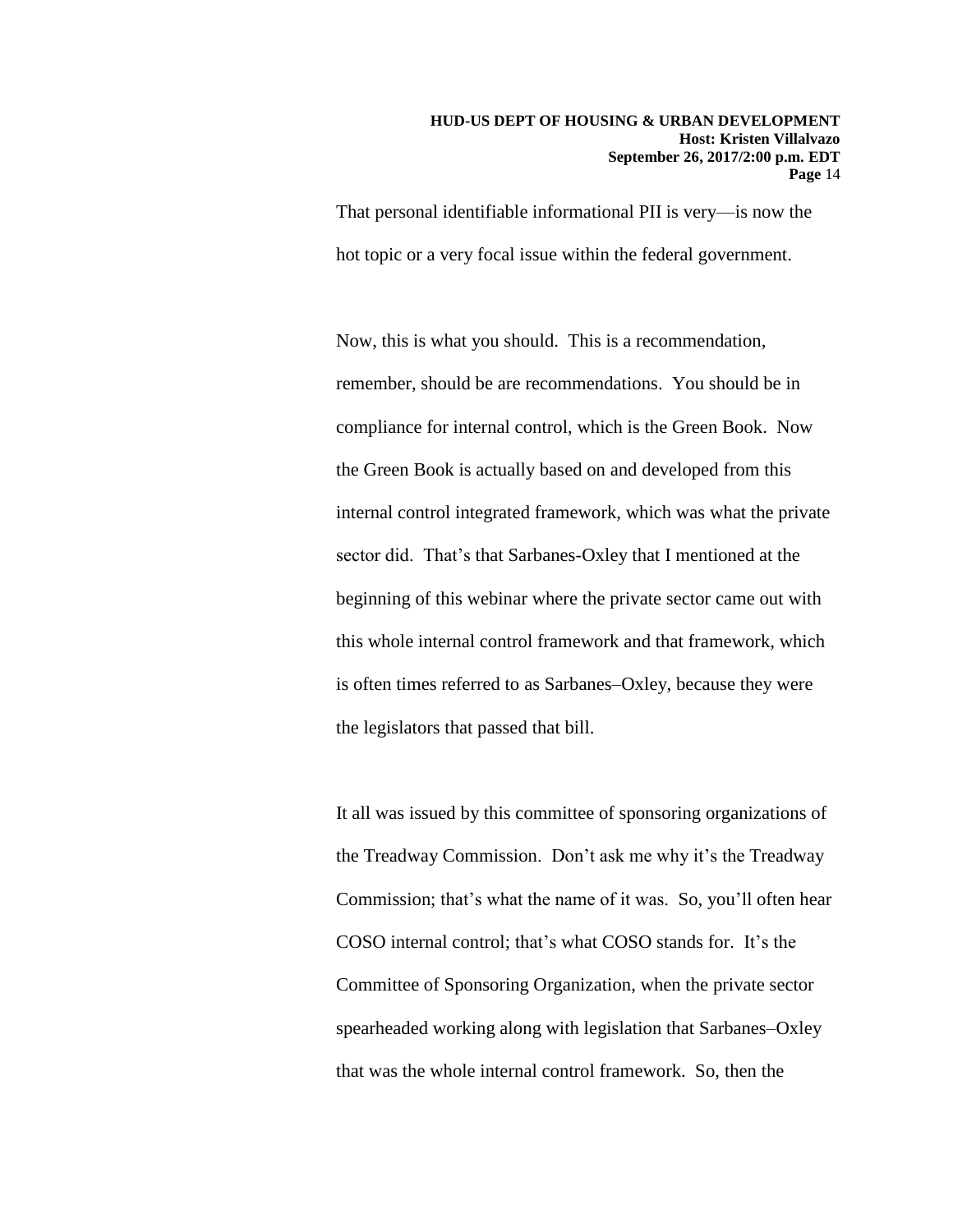government using that as a framework created its own Green Book, which have standards for internal controls that largely in part nearer what the private sector did under the COSO internal control.

So, it's a recommendation; it is not a must. That's because to be of full compliance with that Green Book and COSO you really have to have a robust internal control system—internal control structure generally that can be costly because in order to meet all of the standards and all of the requirements under those structures you have to have a lot of things in place. There has to be a lot of checks and balances. There has to be—generally, there's a lot of segregation of duties and the approval process. So, that's why it's a should and not a must.

What they do want you to do, though, is they want you to look to these documents at time as a guide on what I should have as a minimum and that's where you have to balance costs. You have to do a cost-benefit analysis to balance the cost of trying to implement something as rigorous as the Green Book standard for the COSO standards to the benefit especially if federal awards are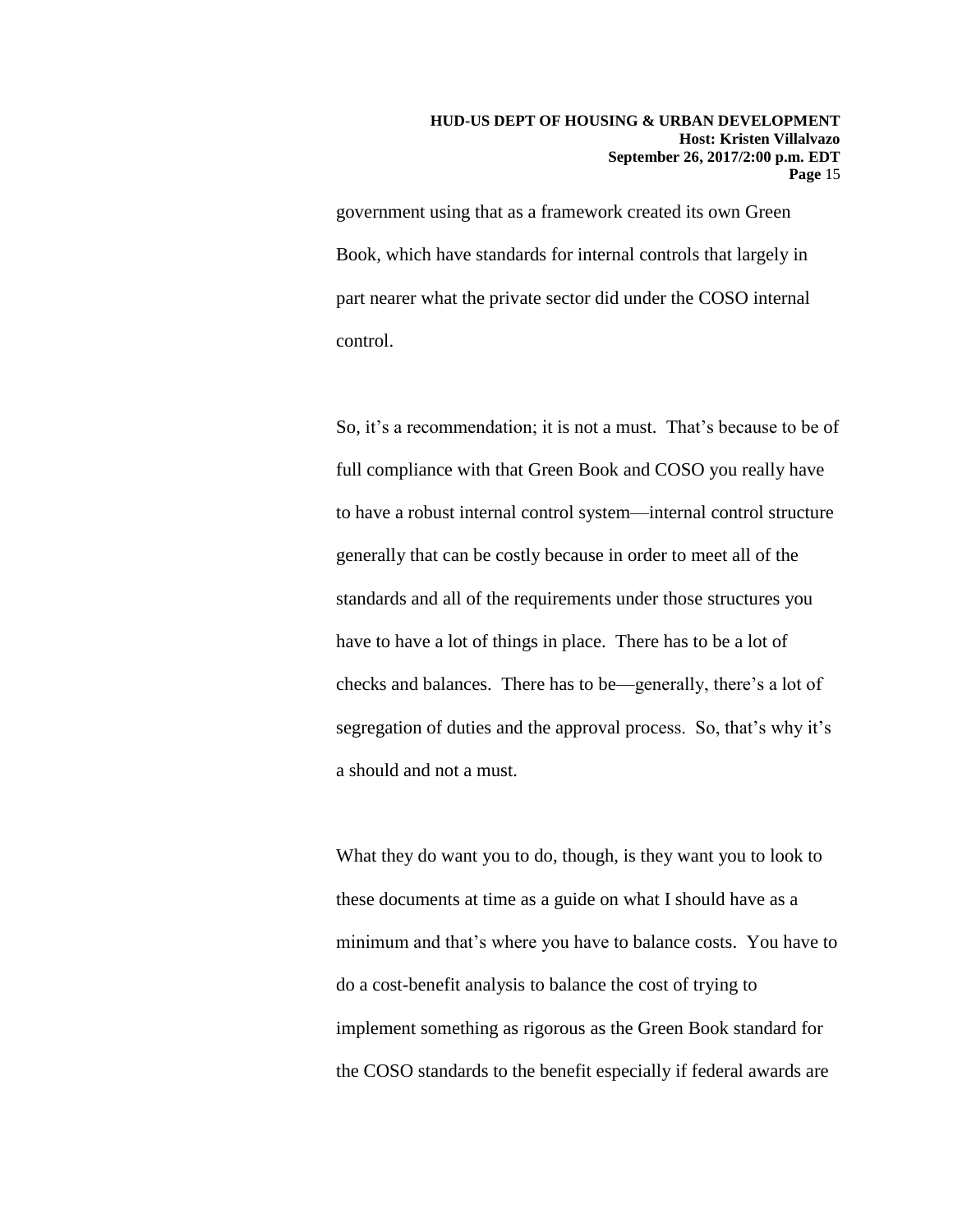not a large part of the support and revenue you receive to run your organization. So, as I said that's where the kinds of systems that could be made available to you through our contract with OHC can help you develop a plan that makes sense for your organization.

If you look up anything around internal control, this is the integrated framework that once again was initially developed by COSO and was adapted and incorporated into the government's Green Book. When you look at the operations report and when you look at the queue then you read across the top, they're the main functional areas: operations, reporting and compliance. Within each of these areas you have to determine your control environment, your risk assessment, your control activities, your information and monitoring activity, and that's within each area.

So, operations, you have to look at your control environment. Your control environment is at the entity level; that's the entire organization. Your risk assessment, in each area you have to do a risk assessment. What's our major risk associated with operations? What are our major risks associated with reporting? What are our major risks associated with compliance? Same thing with control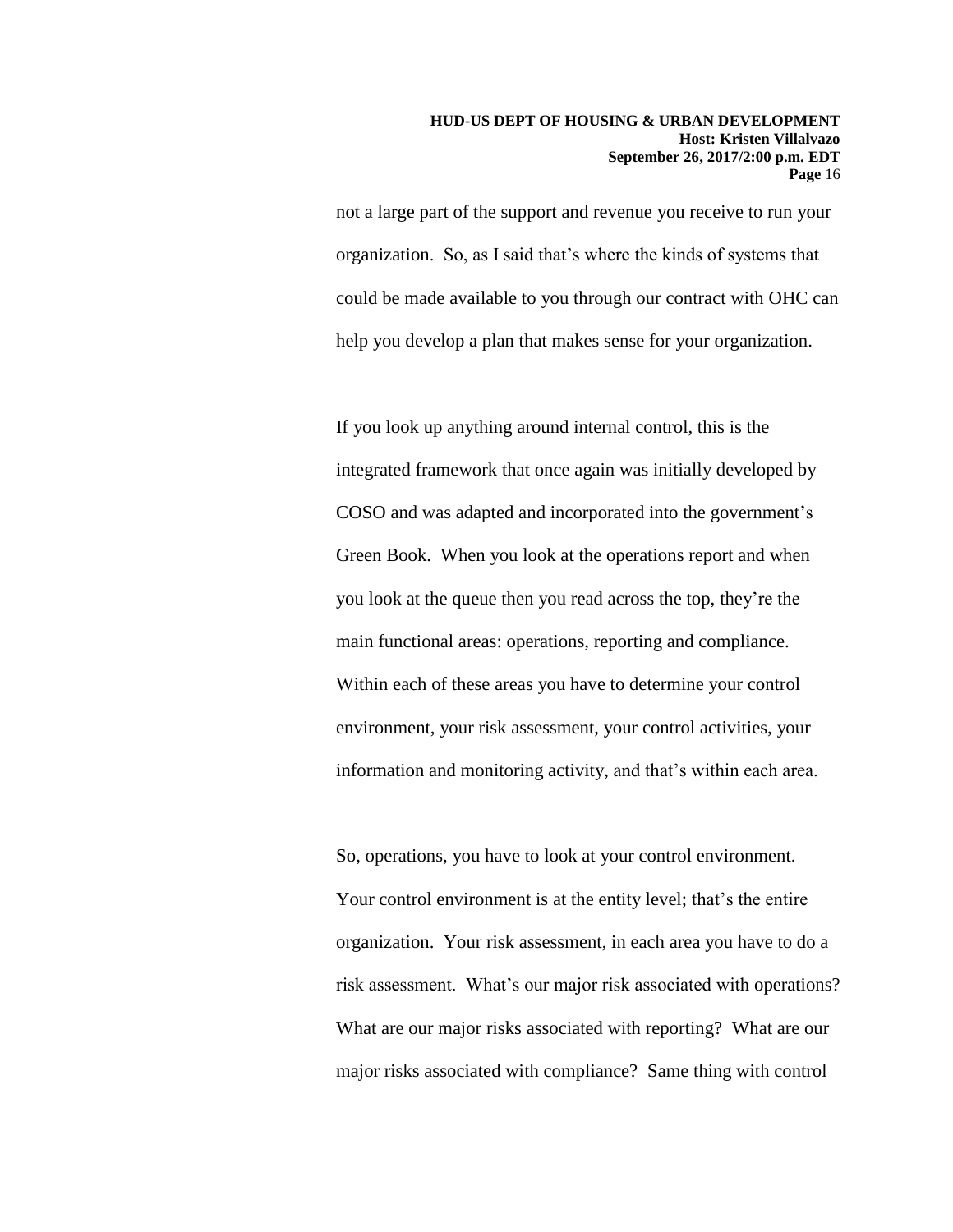activities, and these are activities that you do to minimize your risk.

So, you identify what your risks area and then these are the activities you put in place to minimize those risks and to reduce those risks as much as you can to zero. Once again you would have control activities in operations, control activities in reporting, control activities in compliance and that's how this queue works.

When you looked at, and I guess it depends on if that's your left and your right, but when you look down the side of the queue it's explaining that at each level, each of the various levels—if you have this many levels on your organization. Your organization may not have divisions or separate operating or separate functions. That's why once again your internal control has to be designed based on your organization. There's no set internal control environment. There's no set internal control framework. That has to be designed based on your organization.

What are your operations? What are your risks? What are your in compliance? What are your compliance areas of the environment?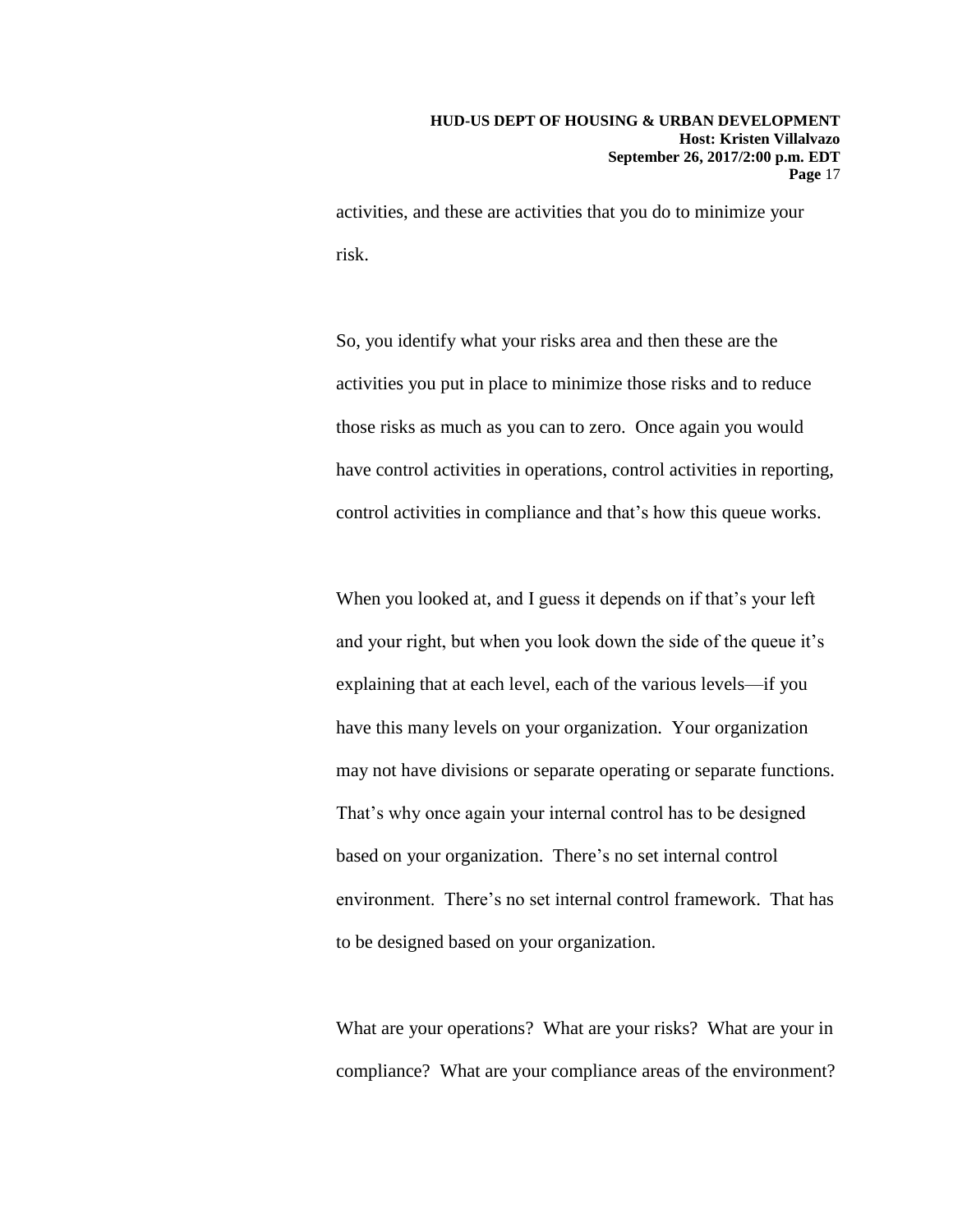What monitoring activities make sense for your compliance environment? Once again that's why it has to be designed specific to your agency and organization. But that's the overall framework, from which all of this is derived.

Why is this important? I've pulled up the examples of what happened in probably one of the biggest cases—some of the largest cases in US history and it's really to protect the public, is to protect the use of federal government dollars, to protect the taxpayers and the public, to promote things like deficiency. We want to know your compliance of laws, but most importantly it seeks to eliminate, but at least minimize or potentially reduce waste, fraud and abuse.

Other things about internal controls, which from a management level should be something that you should support because you establish and maintain control from your electronic systems to your manual processes. There's no completely effective control environment. Just like there's no perfect financial statement, there's no perfect control environment. You're just trying to put in place what you can to once again meet those control objectives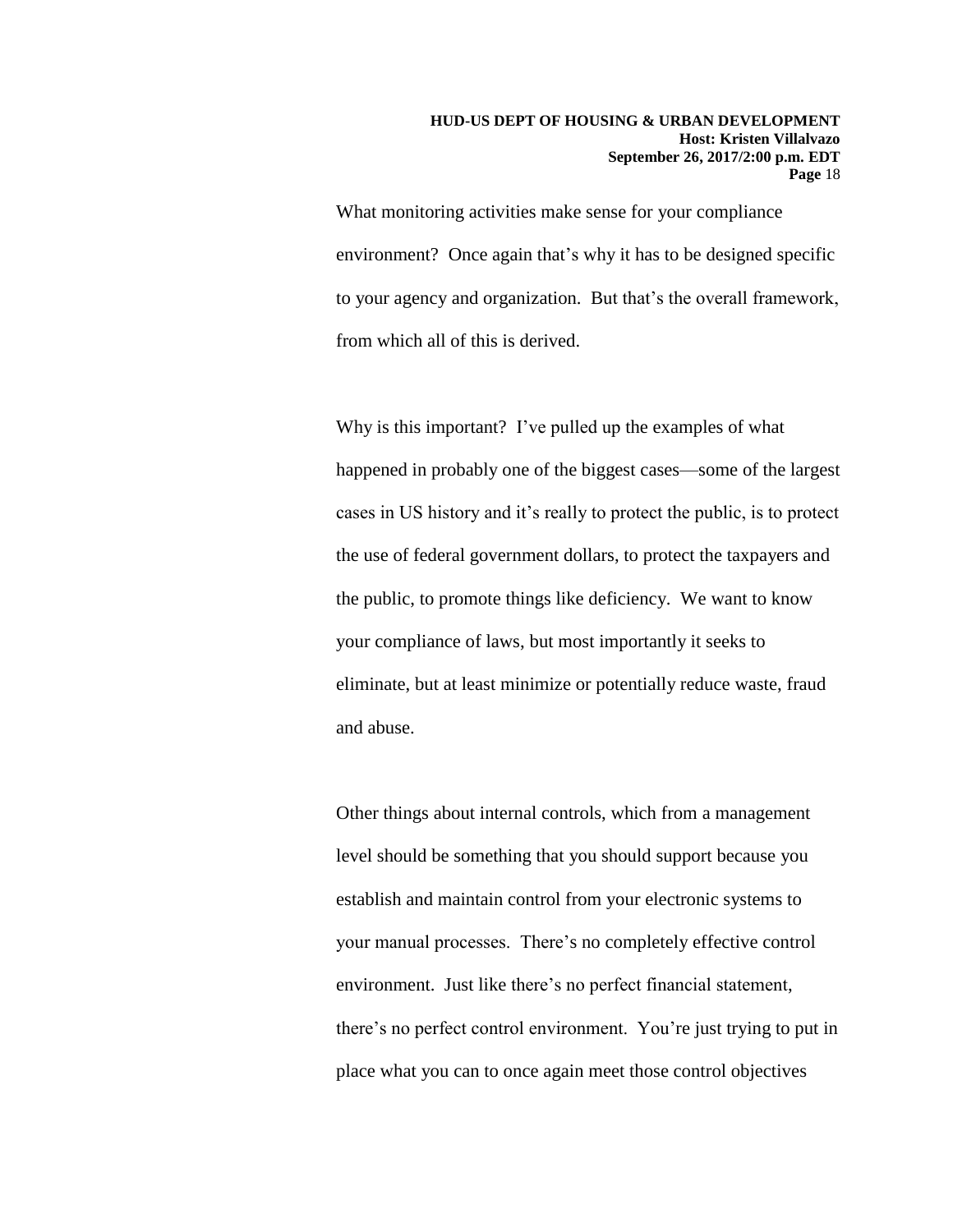such as to eliminate or minimize fraud, waste and abuse, and you have to consider cost versus expected benefits.

That's why this requirement is written the way that it is as it relates to what you must have. So you must demonstrate that you're trying to put together effective internal control that is said at the top management is aware of it and we put into place what we believe to be effective. But it doesn't say that you have to comply with standards like Green Book or COSO. So, it does give you some flexibility.

Under OHC what we would look at in the financial administrative review, if we were looking at you doing an internal control assessment, what has always been done, this is not new, is that we always look at your segregation of duty to specific process areas like payroll, cash receipts and disbursement. That's largely in part because most of you this grant is just a small part of your overall support. So we're just concerned with those process areas that are consistent with generally how we use grant funds.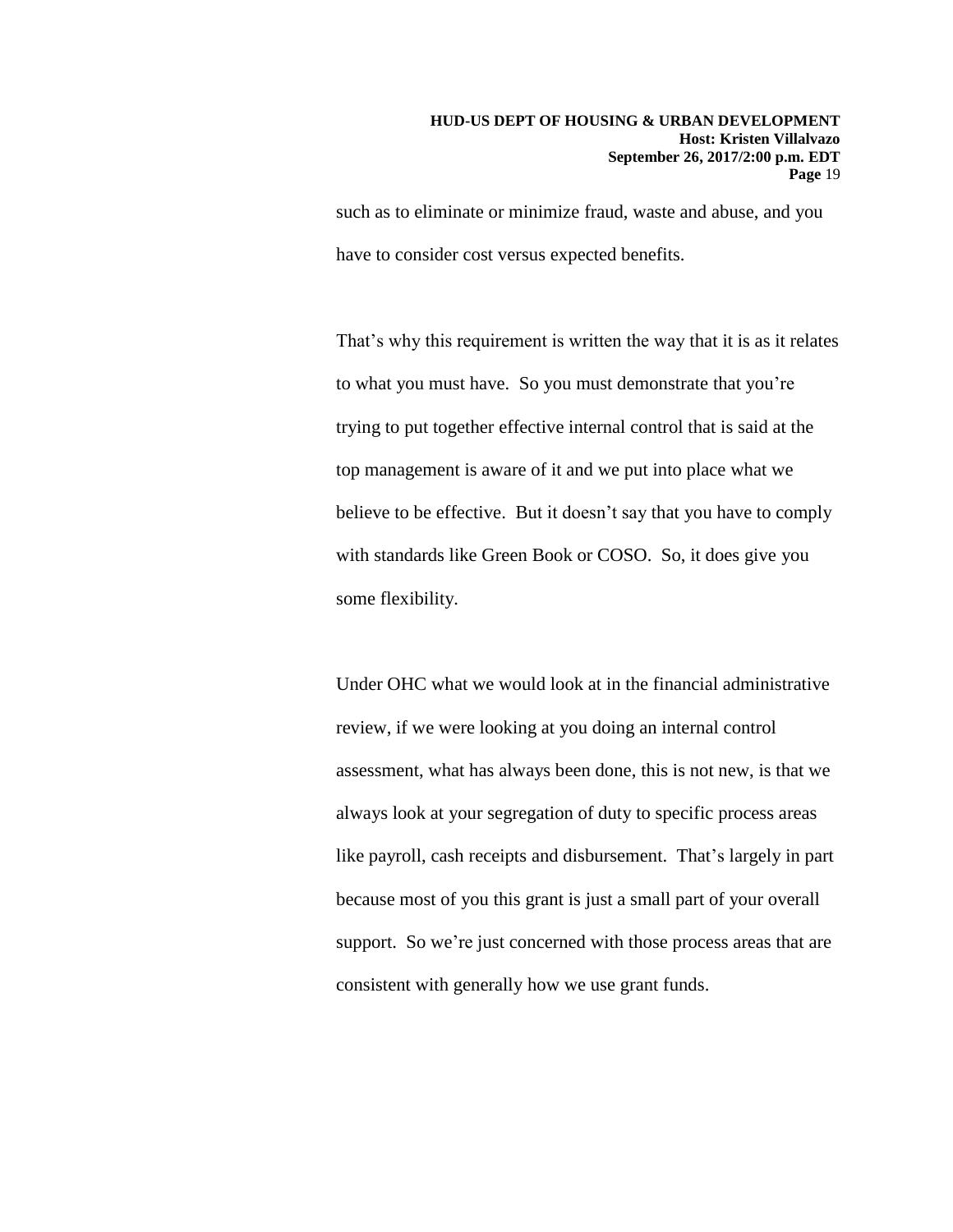**HUD-US DEPT OF HOUSING & URBAN DEVELOPMENT Host: Kristen Villalvazo September 26, 2017/2:00 p.m. EDT Page** 20

We've always reviewed your policies and procedures and your organizational structure, and we would do minimum types of controls. One of the tests of the control is if you say that you have a policy or procedure or you do certain things this way we would then, come based on what you've said, test to see if it was done that way by reviewing documents, interviewing the appropriate personnel or looking at your system to make sure if you said this is how we process timesheets okay lets track the timesheet into the system to see if that's what you do. That's where the test of control is.

Now under the new requirements, in addition to doing what we've always done as far as procedures—and these are in the financial and administrative reviews or even in an action plan where we're looking at your internal control, just to make sure we're complaint with the new, and I guess, the most enhanced version of the internal control requirement under the Uniform Guidance. We will perform everything we've always done, but we would also request and see if you have an internal control policy and procedures.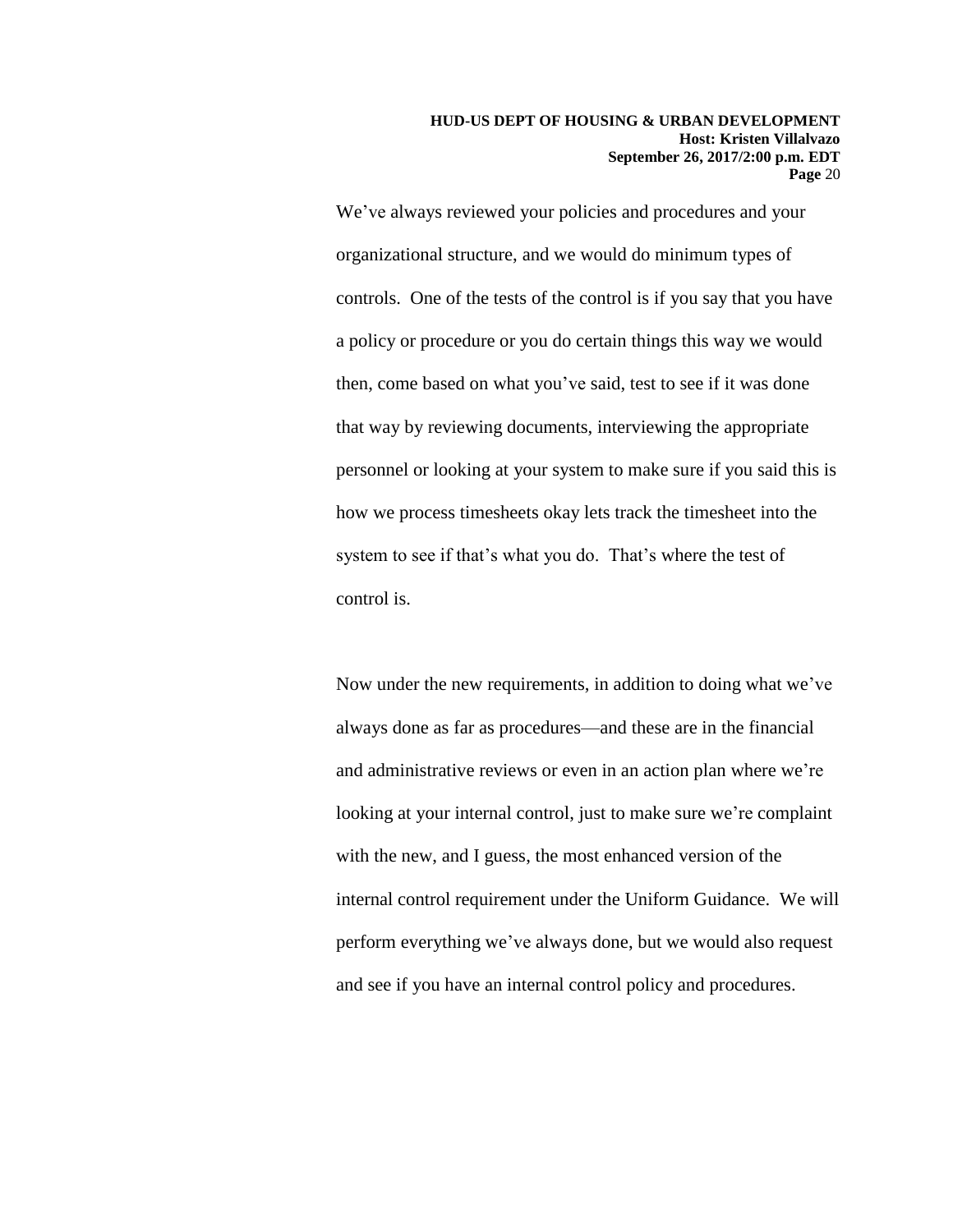**HUD-US DEPT OF HOUSING & URBAN DEVELOPMENT Host: Kristen Villalvazo September 26, 2017/2:00 p.m. EDT Page** 21

A lot of you may have been subject to single audit, so you should have some of these policies and procedures. If you do not have them then between inquiry and interview and observation we'll document what your internal controls are. So, we use surveys to do that. We'll follow-up the surveys with interviewing and inquiries with various personnel to confirm what's in that survey. Then we may do a test of control to make sure that what you've said you did, you actually do. So, the good thing about that is that if you don't have internal control policies and we do, do this process documenting your internal control, and things of that nature, you will then have internal control policies because we'll help you to document them as a part of this process.

Now OHC is always looking at ways to minimize the administrative burden to agencies especially as you're trying to implement a new federal regulation, which is always trying in the best of situations. So, one of the things that we've looked at is as opposed to going through a full internal—as a part of your financial and administrative review or determine your compliance with internal control, there are certain alternatives that we propose to OHC, we being Booth Management Consulting, that they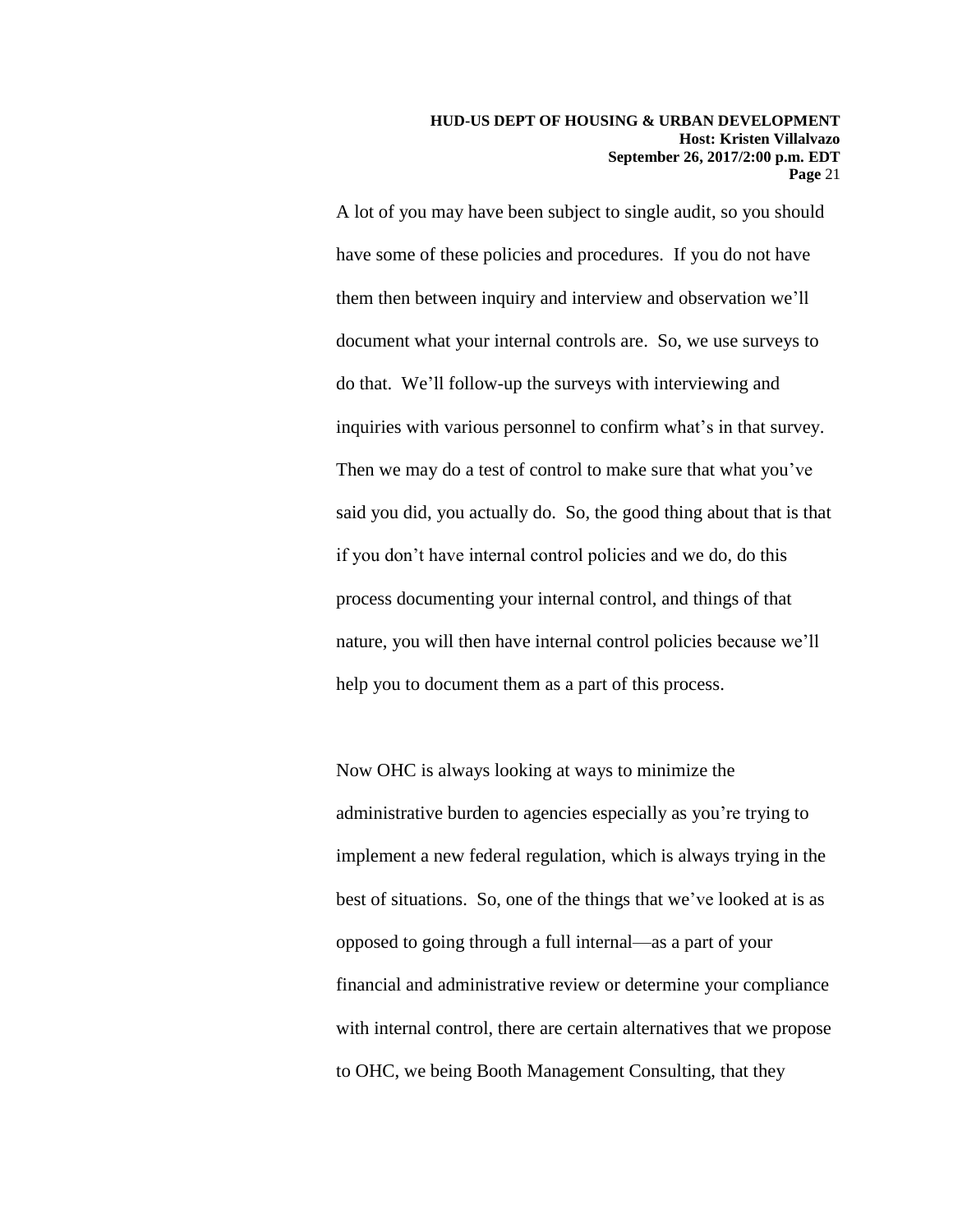consider to mitigate the necessity to do any kind of real internal control additional procedures or additional assessment to see if you're in compliance.

So, if your agency gets a single audit and the OHC grant is actually on the scheduled federal award, which if you get a single audit you know the scheduled federal awards is where you list all of your federal awards and CDFR numbers and the amount. And from that single audit, and OHC has listed you have no significant deficiencies or weaknesses then there would be no additional internal control related work or internal control related review or analysis. We would accept the report, your single audit report, and that compliance as being acceptable and there will be no additional procedures.

Now if you do have a single audit and you have significant deficiencies, but no material weaknesses then we would identify those as observations and we would follow-up with you on what have you done to correct those. As you all know that receive single audits you have to correct any audit findings and hopefully they wouldn't be repeat findings. So, we would actually talk to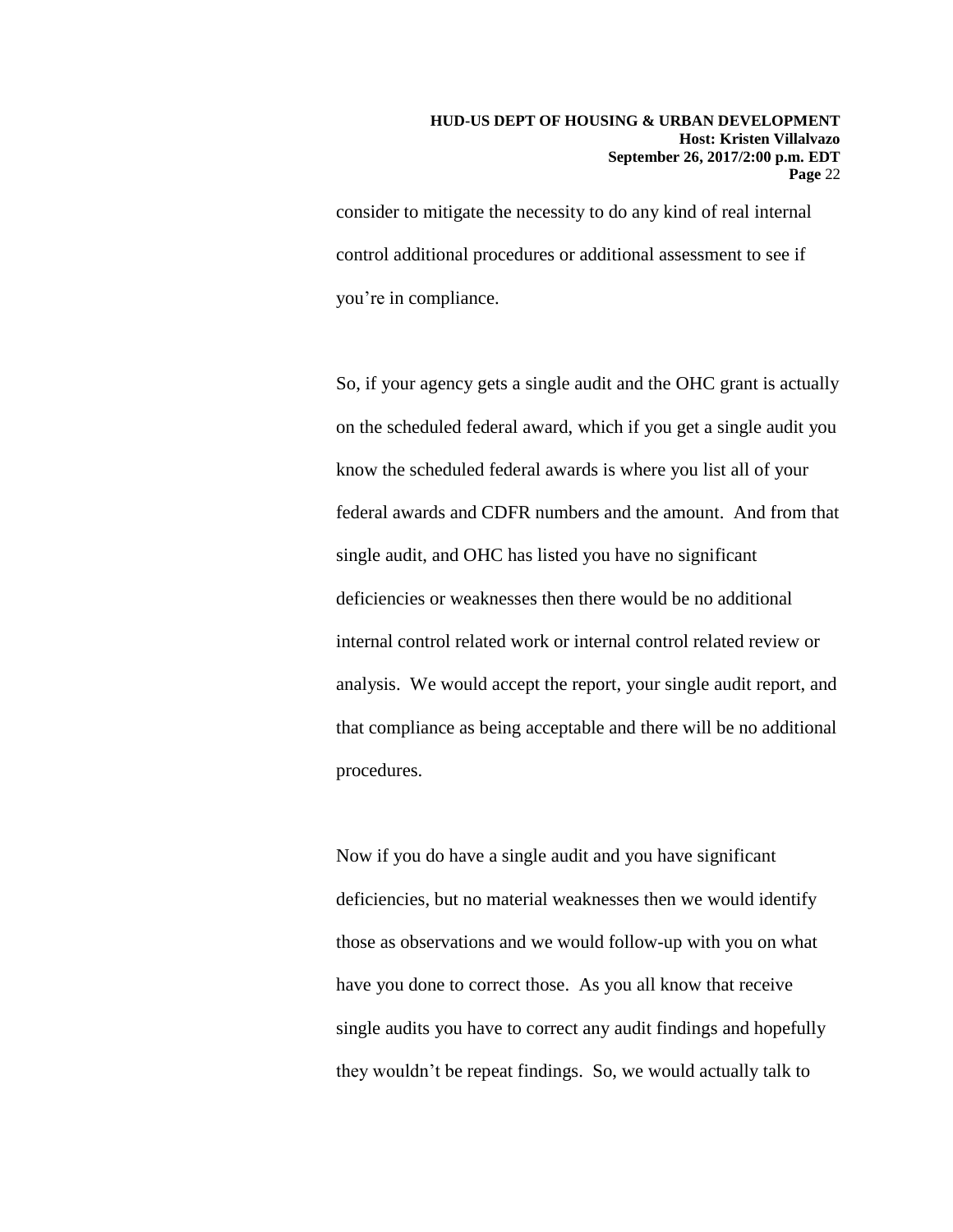you, your accountants, figure out what are you doing as far as correcting or if it's already been corrected we may ask you to demonstrate to us how it's been corrected, but it will be treated as an observation. It wouldn't be necessarily be a finding.

But if you have a material weakness, a material weakness is much more severe than a significant deficiency, then it would automatically be treated as a finding and it would require you to take whatever corrective action.

So, if your agency gets a single audit and you're all good, OHC is listed on the federal award schedule then everything associated with the internal control would be mitigated from that report; we would accept it. If you have some deficiencies, but they're not material weaknesses, there wouldn't be a finding. There would just be an observation and hopefully we'll be able to get an understanding of the corrective actions through inquiry. But if it is a material weakness, at that point it would be a finding and you would have to have a corrective action plan. So, hopefully everybody would be great so that there will be no additional actions required.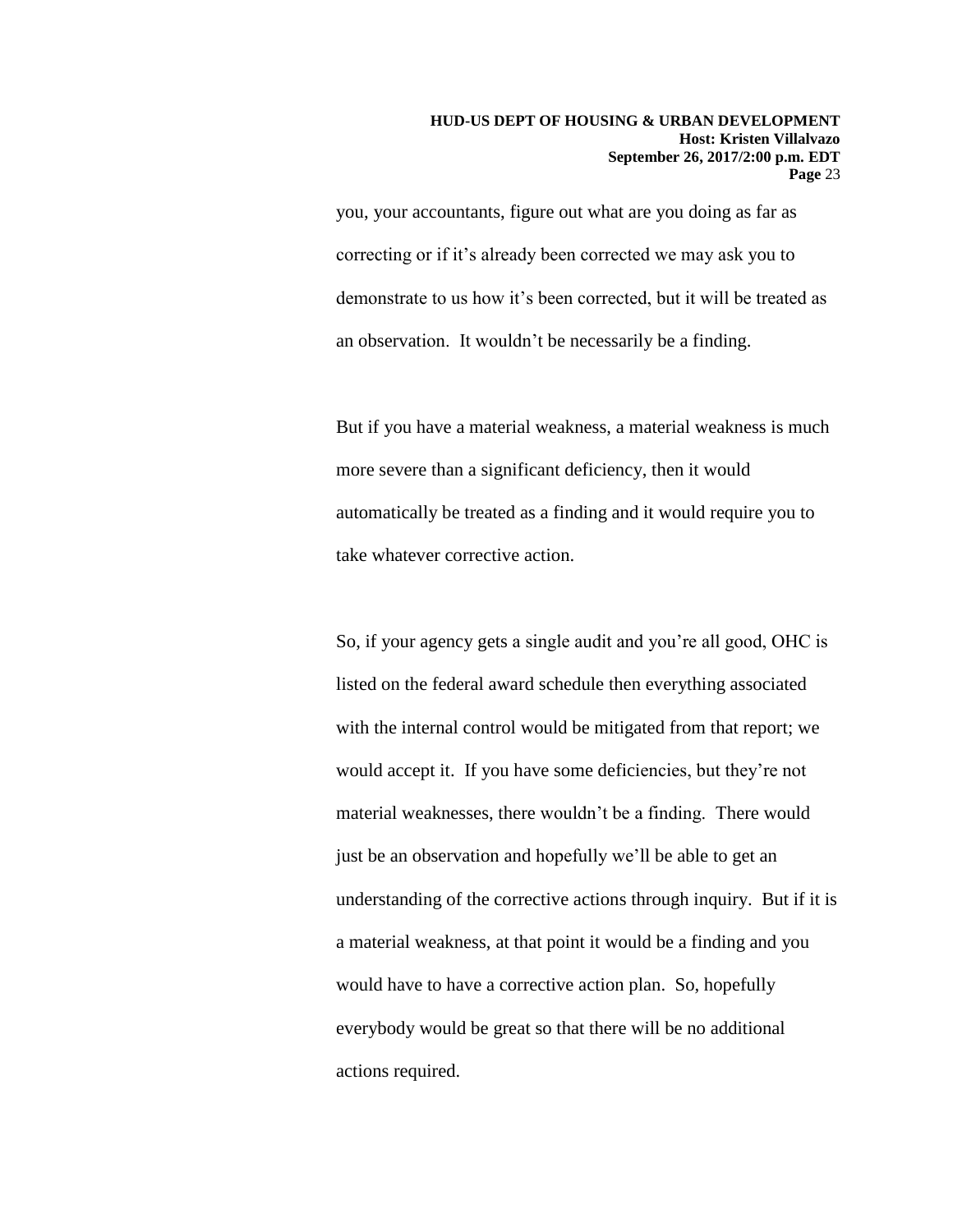**HUD-US DEPT OF HOUSING & URBAN DEVELOPMENT Host: Kristen Villalvazo September 26, 2017/2:00 p.m. EDT Page** 24

Now, if you can talk to your—if you're an agency and you have your own internal audits, that doesn't necessarily mean you have an internal audit group or an internal audit division or department, but let's just say internally because maybe you get a single audit or it's just the part of your own internal control environment you do internal audits. If you develop an audit plan and you do your own audit testing we would rely on what you've already done.

If you didn't identify any significant deficiency—if you had no findings of significant deficiencies then we would just accept the entire internal audit. If you have significant deficiencies, once again we treat it as an observation, but any material weaknesses we would treat as a finding. So, we would review your audit plan and look at what you tested and if it was an acceptable audit plan, you did the testing, we would rely on what you've already done. So, once again there would be no additional burden on you as it relates to internal control.

I've talked a lot about deficiencies, significant deficiencies and material weaknesses. So, I want to make sure you understand what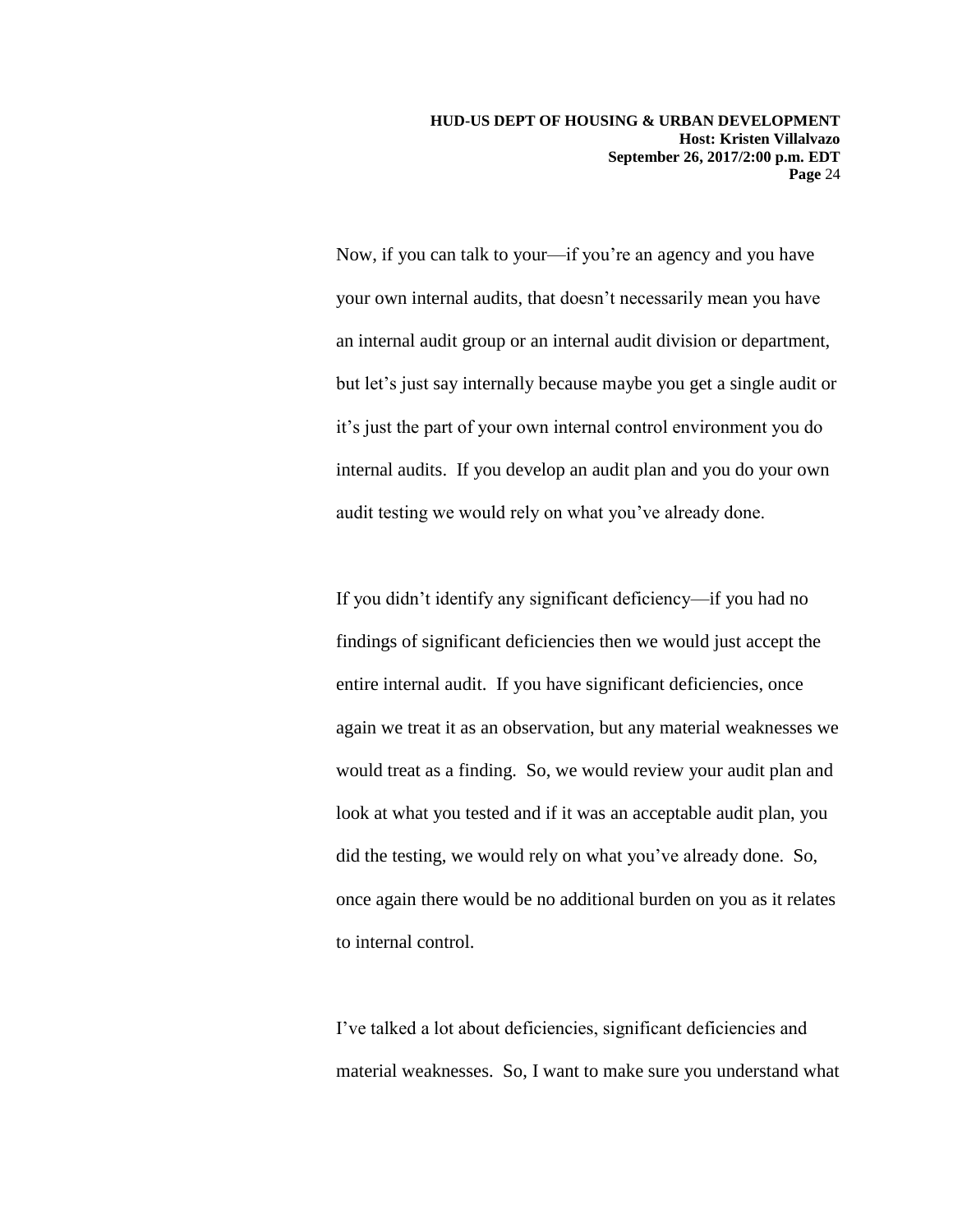the difference is and these differences are actually defined under Generally Accepted Accounting Principles. They're defined in the Green Book, which is the government's internal controls document, and then COSO, which is private sector internal control document. So, this isn't always fee [ph] definitions; these definition are coming from those sources.

So, deficiency is when the design or operation does not support prevention. Pretty much we're saying, okay, it may not be the best design and that's probably going to be a lot of the assessment, especially with smaller organizations that may only have one or two people where you put some things in place and there are some controls, but of course it's not the most effective, but it's does not suggest that it will increase the likelihood that you'll have fraud, waste and abuse. So, that's the deficiency. Yes, it would be noted, but that wouldn't warrant an observation or a finding, which we believe a lot of these smaller agencies would fall into that category.

Now a significant deficiency is a deficiency or multiple deficiencies that adversely affect your ability to comply with laws. So, let's say that you don't have—nobody's doing quarterly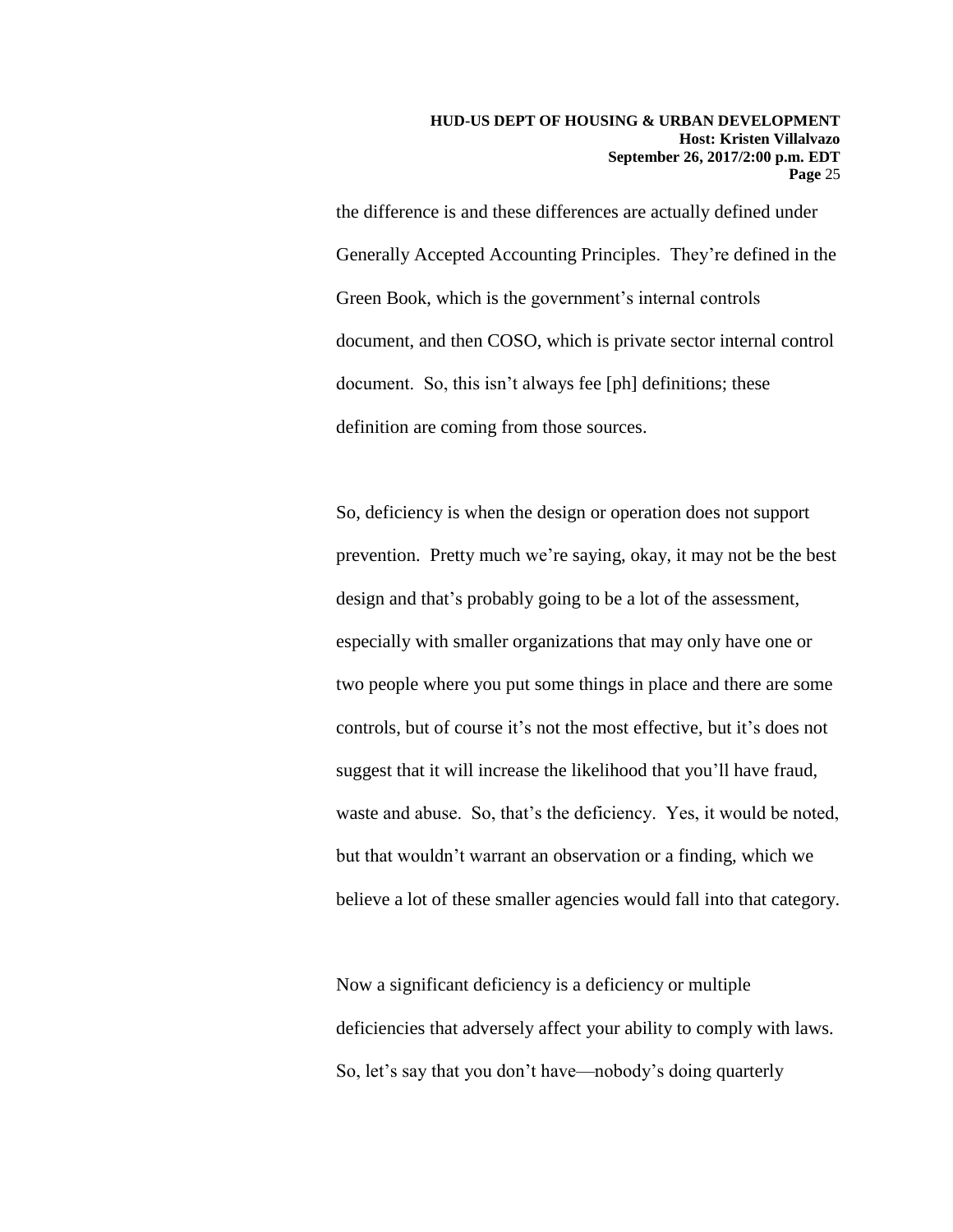reporting. That might be material though depending on if you missed one quarterly report or maybe your quarterly reports are inaccurate. You're not doing accumulative to date correctly, so that suggests that there was improper approval or review of that so there's not sufficient oversight and monitoring. Well, that could be a significant deficiency because that does adversely affect your ability to comply with laws and regulations because you're not compliant with your grant agreements.

Or let's say you don't have adequate segregation of duties. Using that same example as that executive director, as opposed to using her board of directors to help create some segregation or if there's a housing counselor using a housing counselor, they just say no I'm going to do everything and I don't want anybody to look at anything.

So, it may be—it could fall under significant deficiency and if it results in more than remote likelihood, meaning that this executive director has done it this way and they consistently had issues of findings, then it would elevate to a material weakness. It's one thing if the executive director does is pretty much they're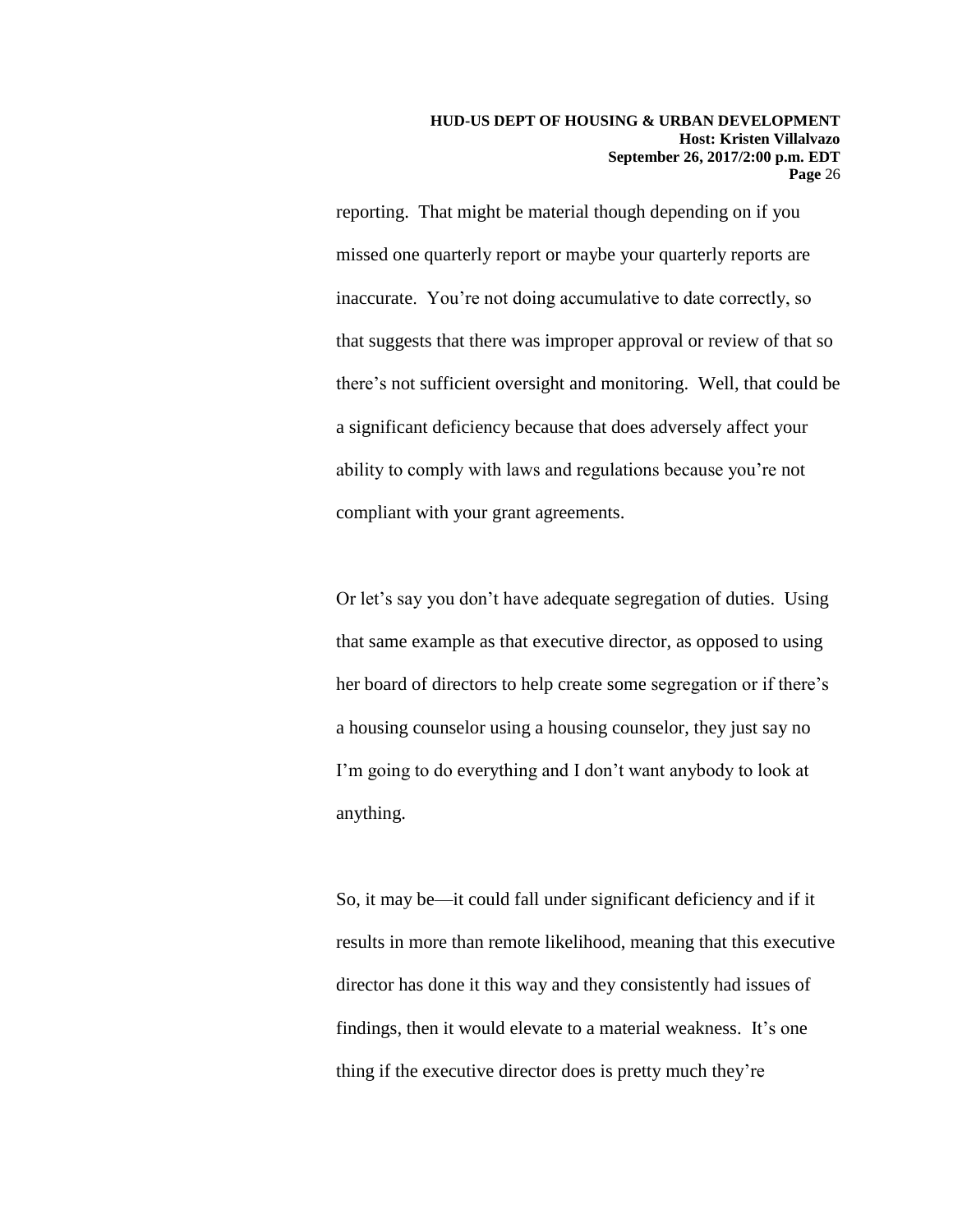compliant. We may make recommendations, but they've been compliant with laws and that [indiscernible], significant deficiency. But in that same scenario if there's consistent problems, errors, noncompliance then it would elevate to a material weakness because the results are more than likely that the agency will not comply with laws and regulations and policies and that's the big thing. Are you compliant with laws and regulations and policies?

So, I just gave you some examples, but once again example of a deficiency, check received from funding resources are not deposited timely and are maintained in an accounting office. Well, it's a deficiency because you should apply them timely and you have to safeguard assets. So, if you didn't deposit them timely, and timely could be relative that's why, too, you have to define timely, if timely is within the next business day, or within two to three business days.

Also if it's cash it should be safeguarded. I should be locked up somewhere, in a file cabinet, not just maintained in an accounting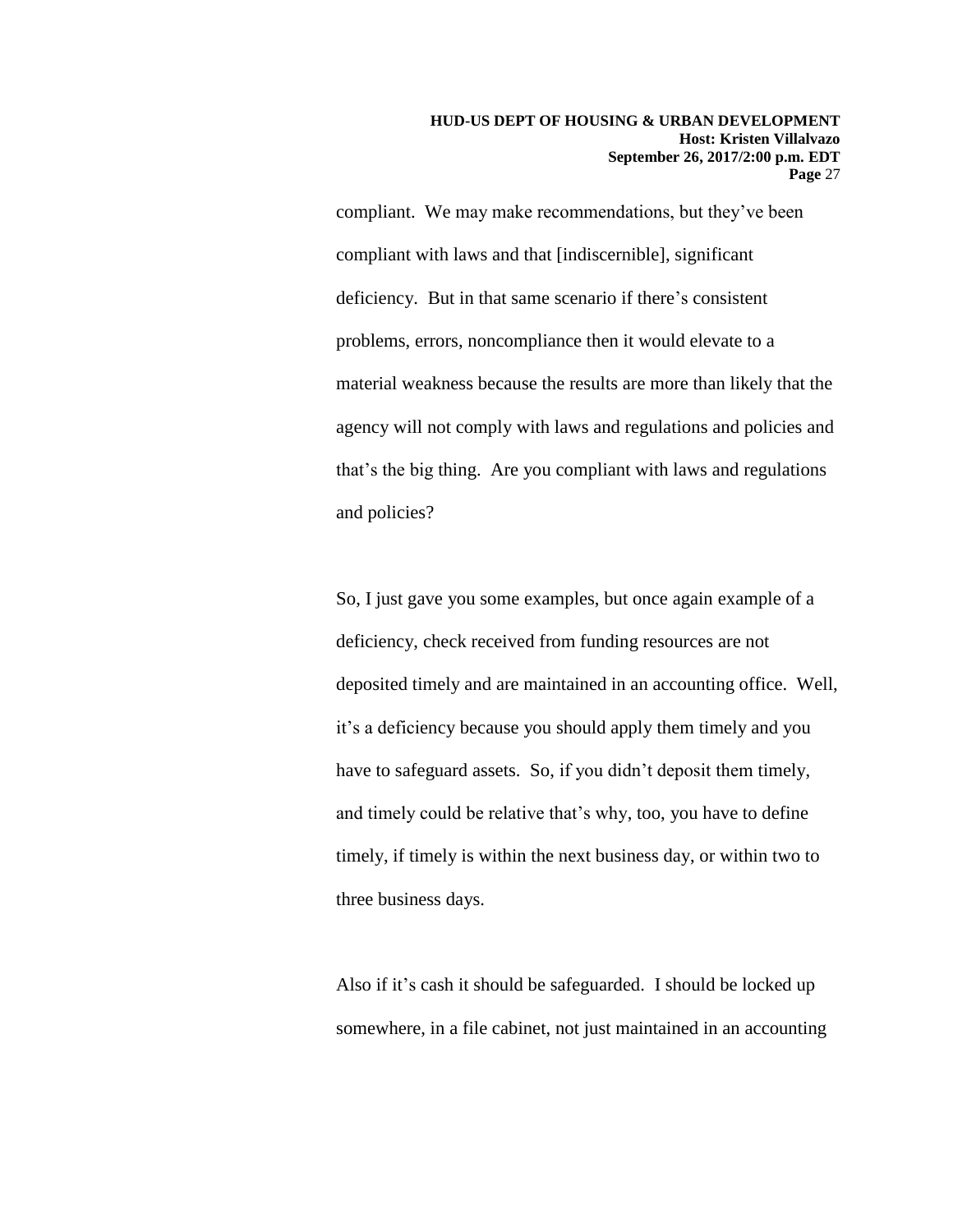office. It should be maintained locked because a check of funding is an asset and it needs to be safeguarded.

An example of a significant deficiency, accountant received mail, the same person receives a mail unopened, meaning nobody opened it before. They entered it into the accounting system, they prepare the bill for payment, package for signature by the executive director. So they received it, they posted it and then they actually prepared it for signature. Now, luckily they didn't sign it because if that same person signed it we know that, that will be a material weakness. In this instance at least they had to put a package for the executive director, but on the front end, they should have had somebody else open that mail or enter that transaction.

So, an example is if the executive director is the only person involved in the process—because of course they're going to receive the mail. You say okay the mail is going to be unopened. Well they need to have somebody else, whether it's a matter of maybe somebody else opens the mail or somebody else enters it into the system, but they have to segregate those processes because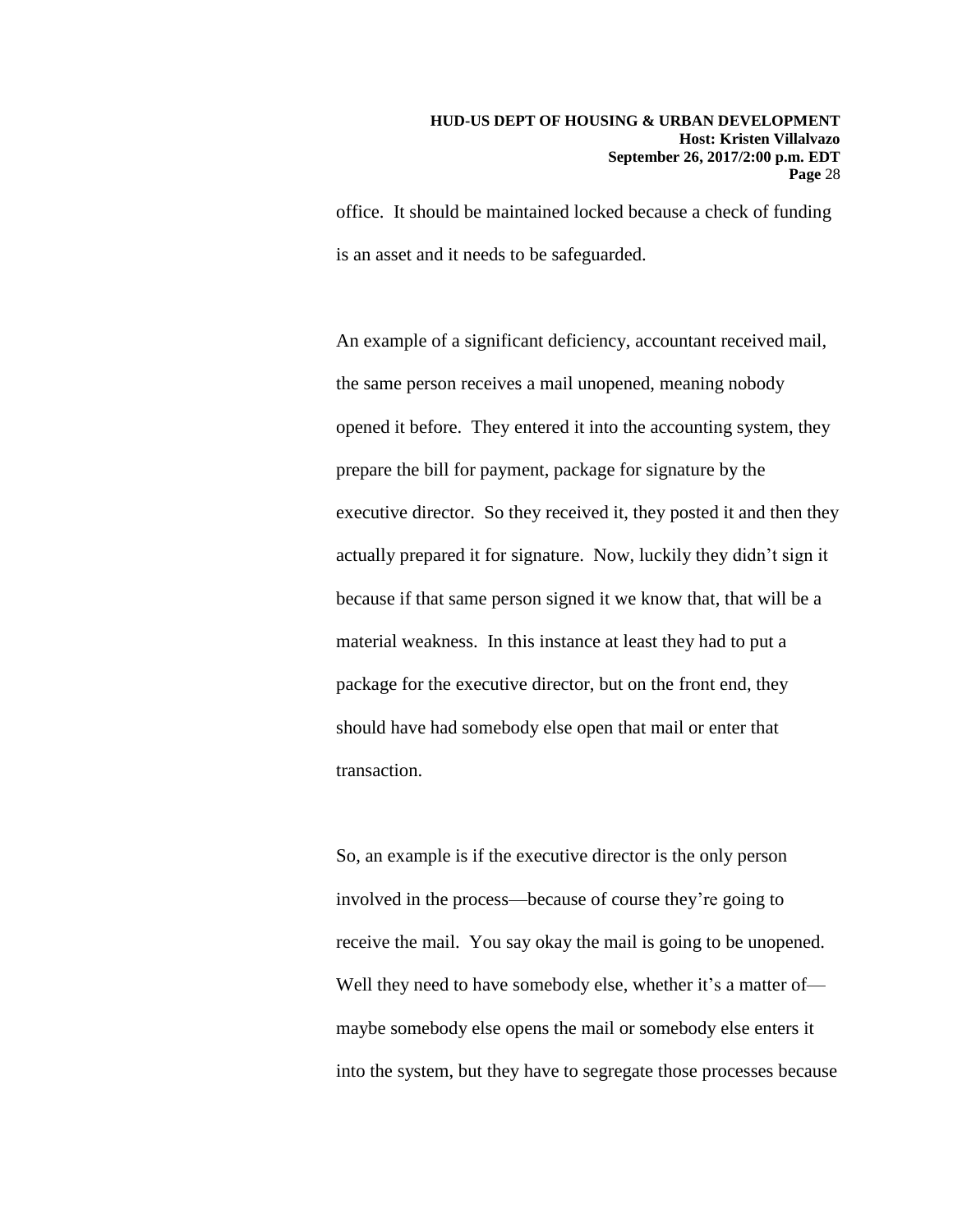they're doing the authorization and the actual entry into the system.

An example of a material weakness, that same executive director receives check from a source. They actually put it into the accounting system, and they're the only person that manages the accounting system. So, one person should not perform all these functions. It definitely increases the potential for fraud, waste and abuse.

They could come up with a preventive, what we call a preventive control or a detective control where they have somebody else that reviews—somebody else enters it into the accounting system and/or somebody comes on a daily or weekly basis and reviews all of the deposits from an actual check looking at the original receipt and making sure it's deposited in the bank and checking things like the receivables agent schedule to see if that was posted on there.

So, unless you're going to have somebody on the overview on monitoring that's a way that you might mitigate some of this material weakness. But, as I've said every one of these scenarios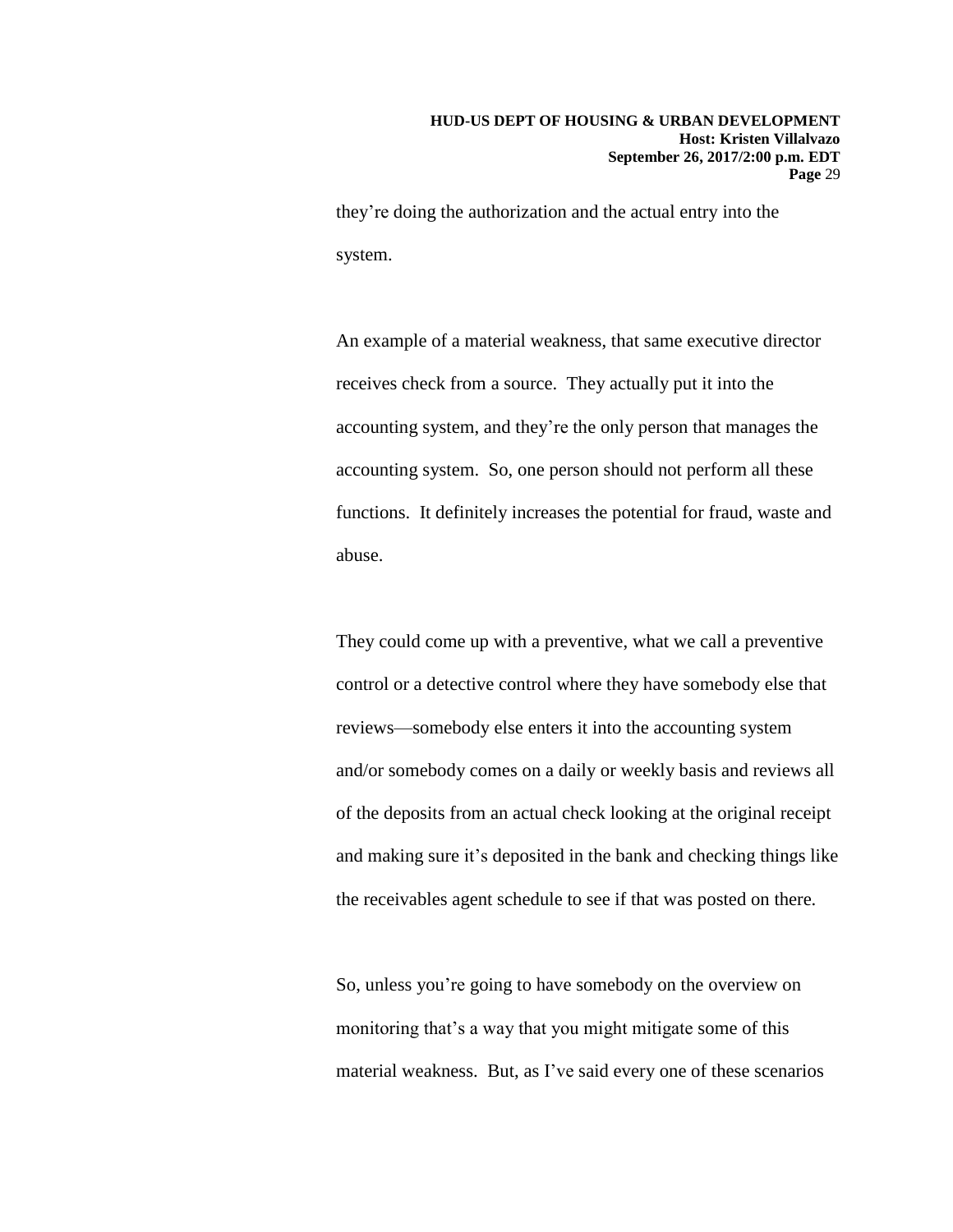could be worked around just by putting in more what we call detective and/or preventive control.

Now as far as how we're going to report deficiencies, whether it's in financial and administrative reviews or it's in action plans or it's in an assessment because there are some concerns about your financial ability to perform or just from your financial control environment, for OHC we would look at a deficiency is one to two internal control deficiencies and we wouldn't report it as a finding or an observation. We would just recommend technical assistance. So, if we see one or two things wrong, okay let's just get it fixed in technical assistance.

Now when we see three to four internal control deficiencies that might elevate itself to an observation, unless the deficiency is so significant that it elevates to a material deficiency. If we see five or more internal control deficiencies then at that point it's time for—it will be finding, it will be a corrective action plan. And then we would assist you in addressing whatever that issue is.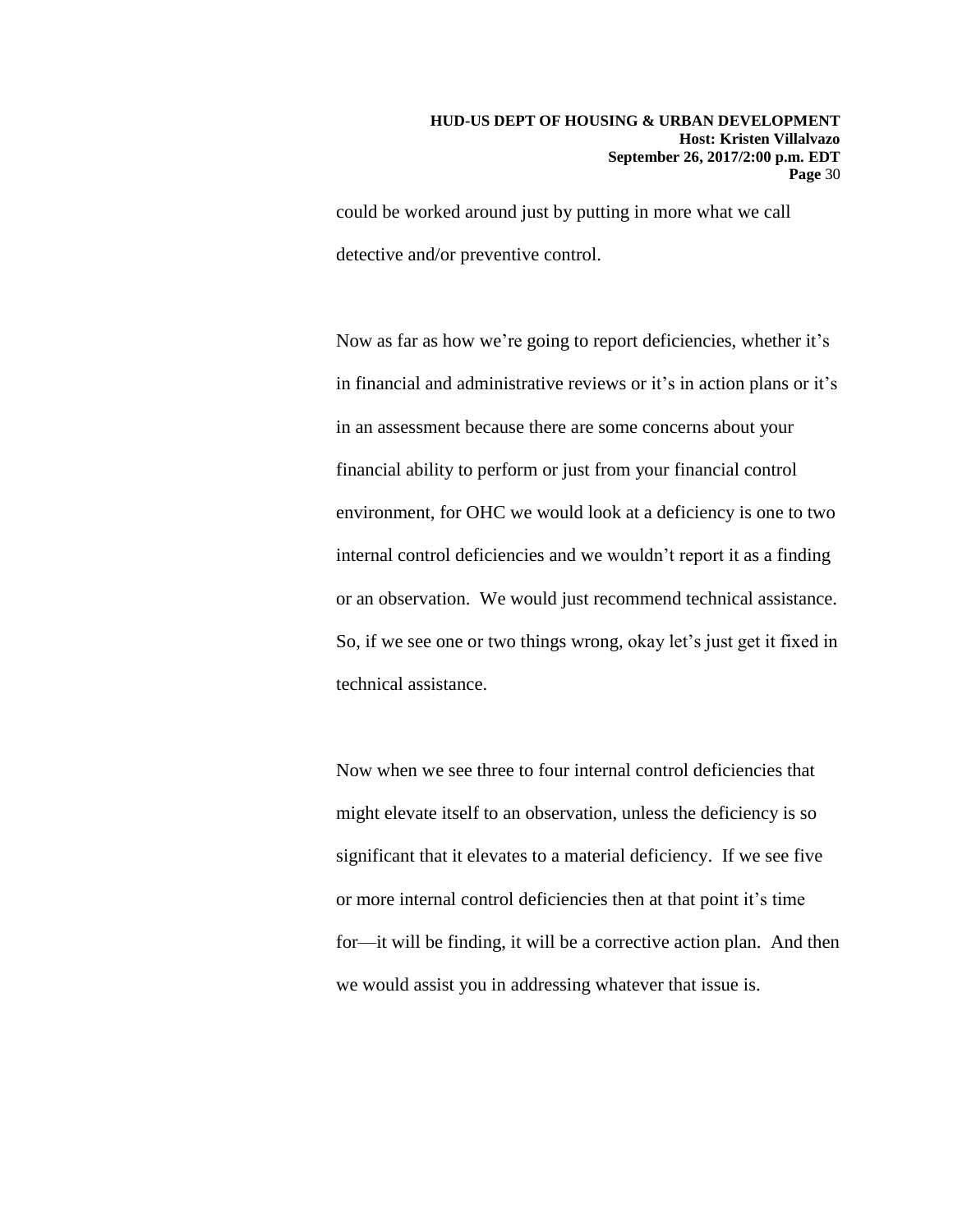So, OHC is taking a more lenient approach to this. I can tell you under COSO and under Green Book one significant deficiency will determine that your entire internal control environment is deficient. Depending on who you're reporting to, for instance in the private sector, that could strongly impact their entire rating from Wall Street and from the various individuals they submit reports to. So it's much more critical on the private sector.

In the public sector it can just suggest that received a qualified opinion on your internal controls, which could impact your ability to get additional funding or maintain existing funding.

From an OHC perspective it just determines how much assistance you're going to need and whether it's an observation or a finding.

Now there are services available to you though and these are services that are available to you through our contract with OHC. So, there's no direct cost to you for these services; it's based on your request. You can receive training, whether it's one person or your entire staff or your entire organization, whomever you deem necessary on internal controls. If you're an intermediary or MSO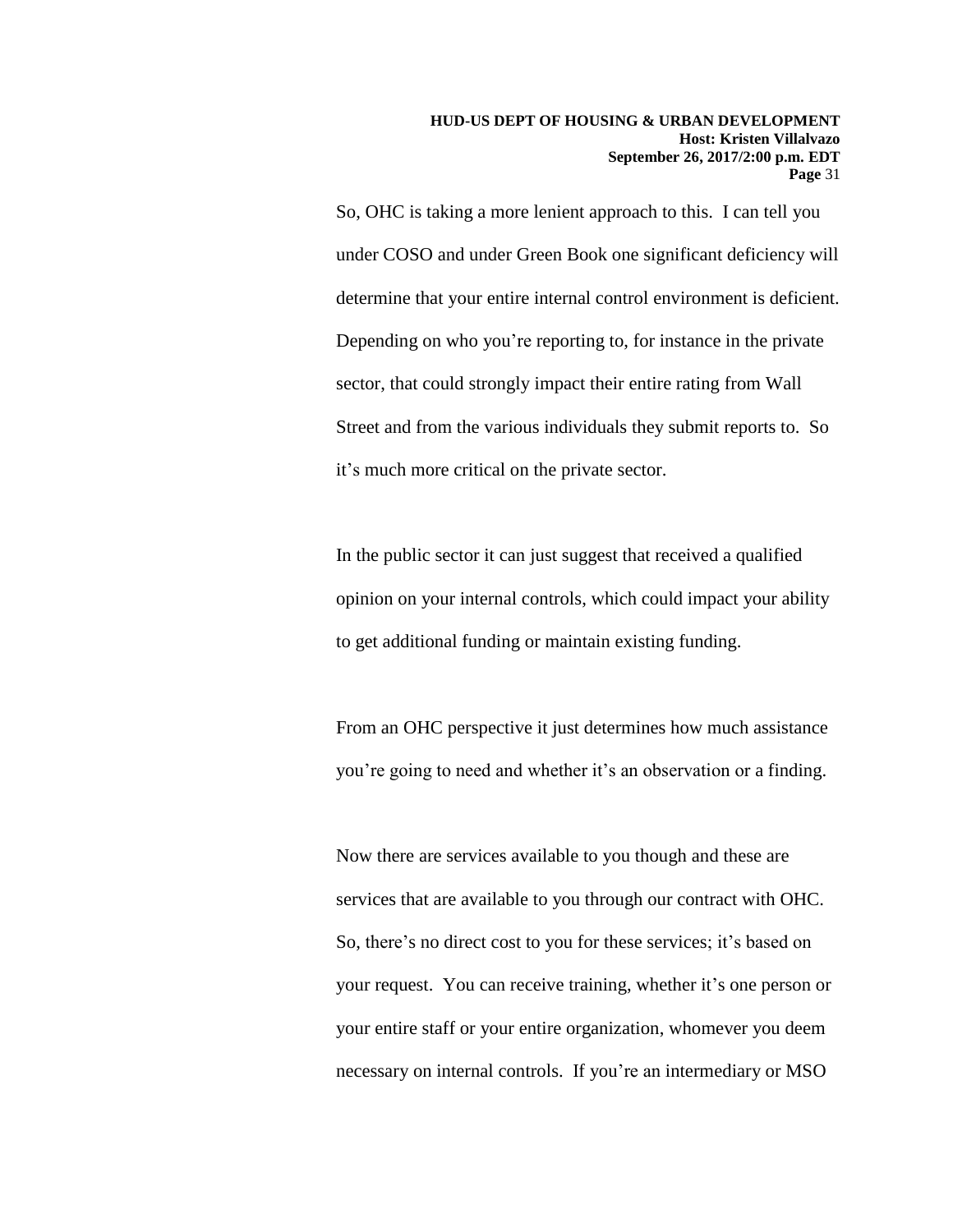you can request that your sub-grantees receive training because they may need additional training. You may want us to do the training to your sub-grantees on this particular issue collectively as a training session, but those trainings would be much more indepth.

We would then be looking at actual internal control plans, policies and procedures, unlike this training which is just an overview to give you an understanding of what the requirement is and what your resources are. We will also—and we're doing action plans. We are doing internal control assessment either at the request of the HUD POC, or at the grantee request maybe.

For some of you, you've never had to consider internal controls, and you just want an objective eye to come in and do an assessment of your internal controls to be proactive as opposed to being reactive or finding out through some type of review that there's a finding or an observation. We can actually come do an assessment, tell you where you are, where you need to strengthen your control and then that becomes your road map or your plan.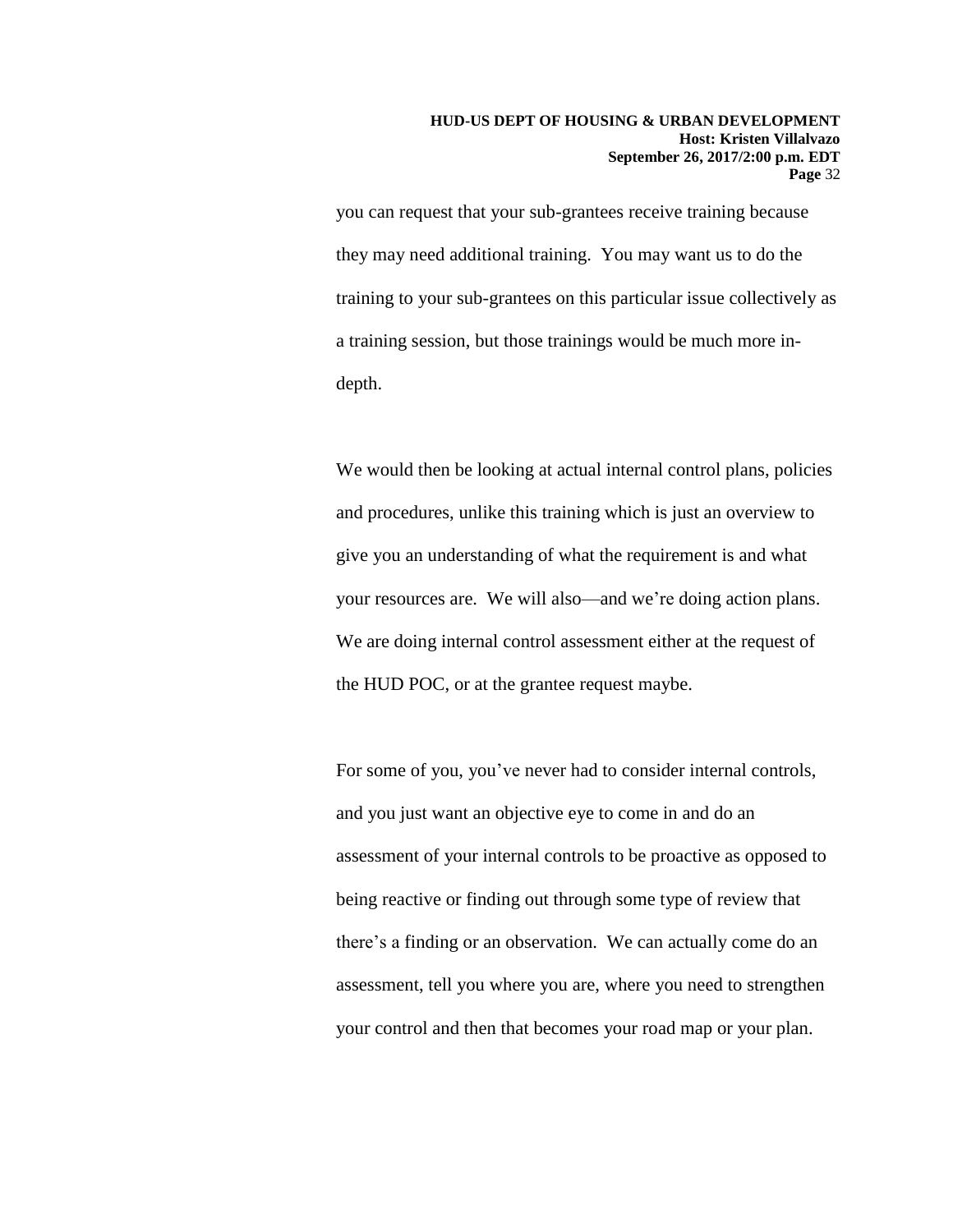That can be done remotely and/or onsite. And once again these are requests you can make through your HUD POC.

Under technical assistance, we can do an internal control plan where you actually come in and write your internal control plan based on your agency, tailored to how your agency operates, how your agency reports, how your agency maintains compliance. So, it will be a tailored and customized, designed internal control plan. We can help you write your internal control policies and procedures that ultimately you can use not just for this grant, but for any other federal awards and incorporate in your single audit requirement.

If you have internal control—identified internal control deficiencies, but maybe they've been identified by a third party either through a single audit or another third-party review and examination, we can assist you in implementing a corrective action plan to address whatever those deficiencies are.

And then finally on single audit findings follow-up, some of you may have interactions with us now because we are doing single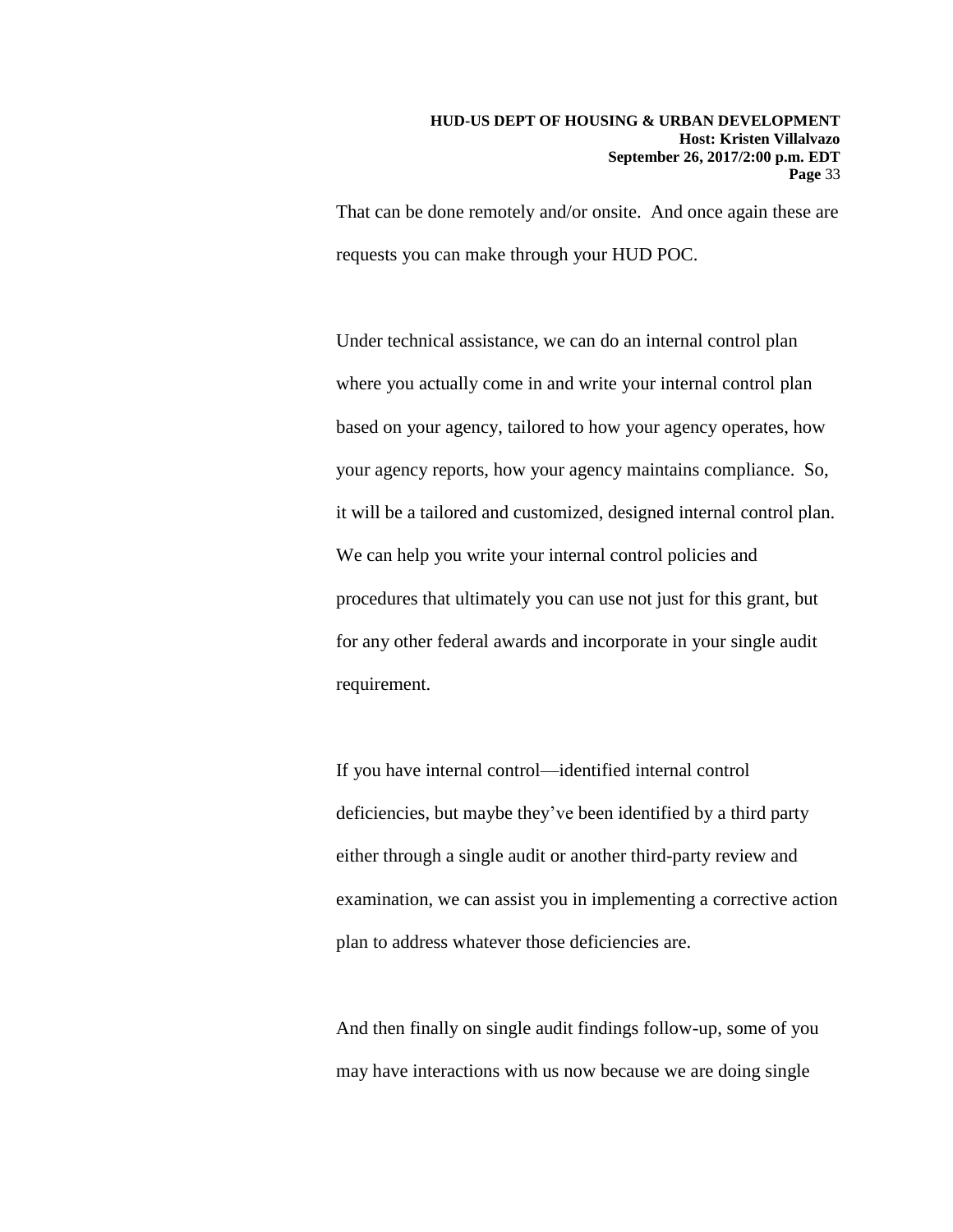audit follow-ups for HUD POCs, but if you're an intermediary or MSO and you have a sub-recipient that has submitted a single audit and you want us to look at their single audit to determine if you should accept it or if there is any follow-up action, that's also technical assistance available to you.

So how do you request these services? You request them through your HUD POC by email. If you're a sub-recipient you request them through your parent and they'll request them through your HUD POC. And this not a long process. Generally your requests are communicated from the HUD POC through the GTM for this particular time track within one or two business days. Generally, the approval is almost—the decision whether approval or denial, that happens almost simultaneously, but to the extent depending on what time of the day receiving all those things within one business day and generally from the GTM perspective.

Once the HUD POC makes the request, the GTM [indiscernible] contract, their primary responsibility is determining what type of service. Is it technical assistance, is it the action plan or is training? That's what happens in the approval process.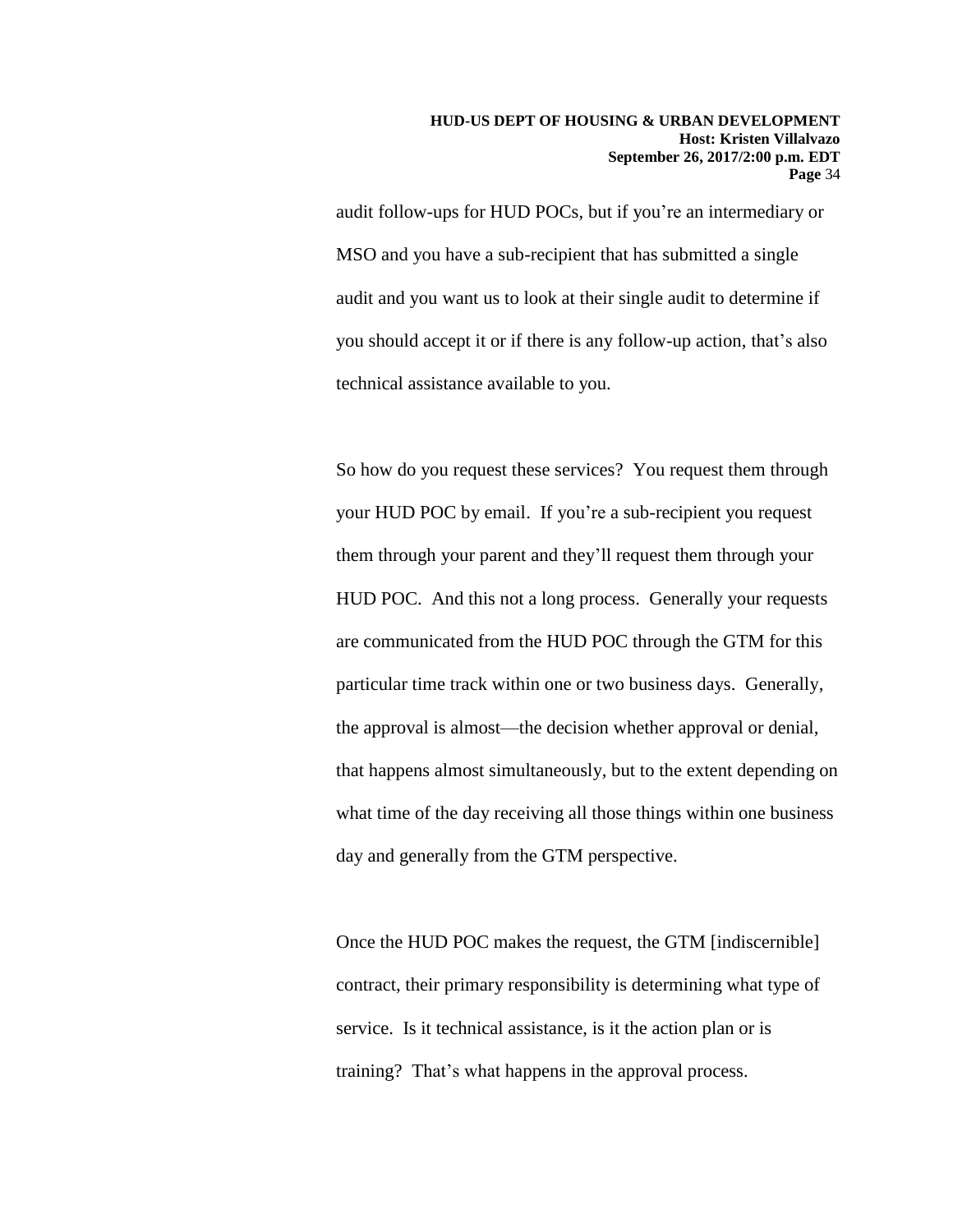**HUD-US DEPT OF HOUSING & URBAN DEVELOPMENT Host: Kristen Villalvazo September 26, 2017/2:00 p.m. EDT Page** 35

Then we complete it within a certain deliverable timeframe depending on what it is. Some things can be done in a matter of days; others may take weeks, like an internal control plan or an internal control assessment. So, whatever the assistance is that assistance has a very defined timeline that really is depending on the agency's availability and availability of the individuals that will be involved in the process.

Why as a grantee and agency would you want to [indiscernible]? It minimizes—it helps to reduce some of the financial and administrative burden of implementing these new regulations, which is of great concern to OHC. They want to do everything they can to minimize this burden to you both administratively and financially. It's a proactive approach to reduce, if not eliminate, any findings from future financial reviews or audits.

It gives you technical assistance so you can be transferred to other federal awards. So, if you currently have a lot of federal awards or your goal is to increase your federal awards, it provides you with the kind of infrastructure that makes it much more attractive and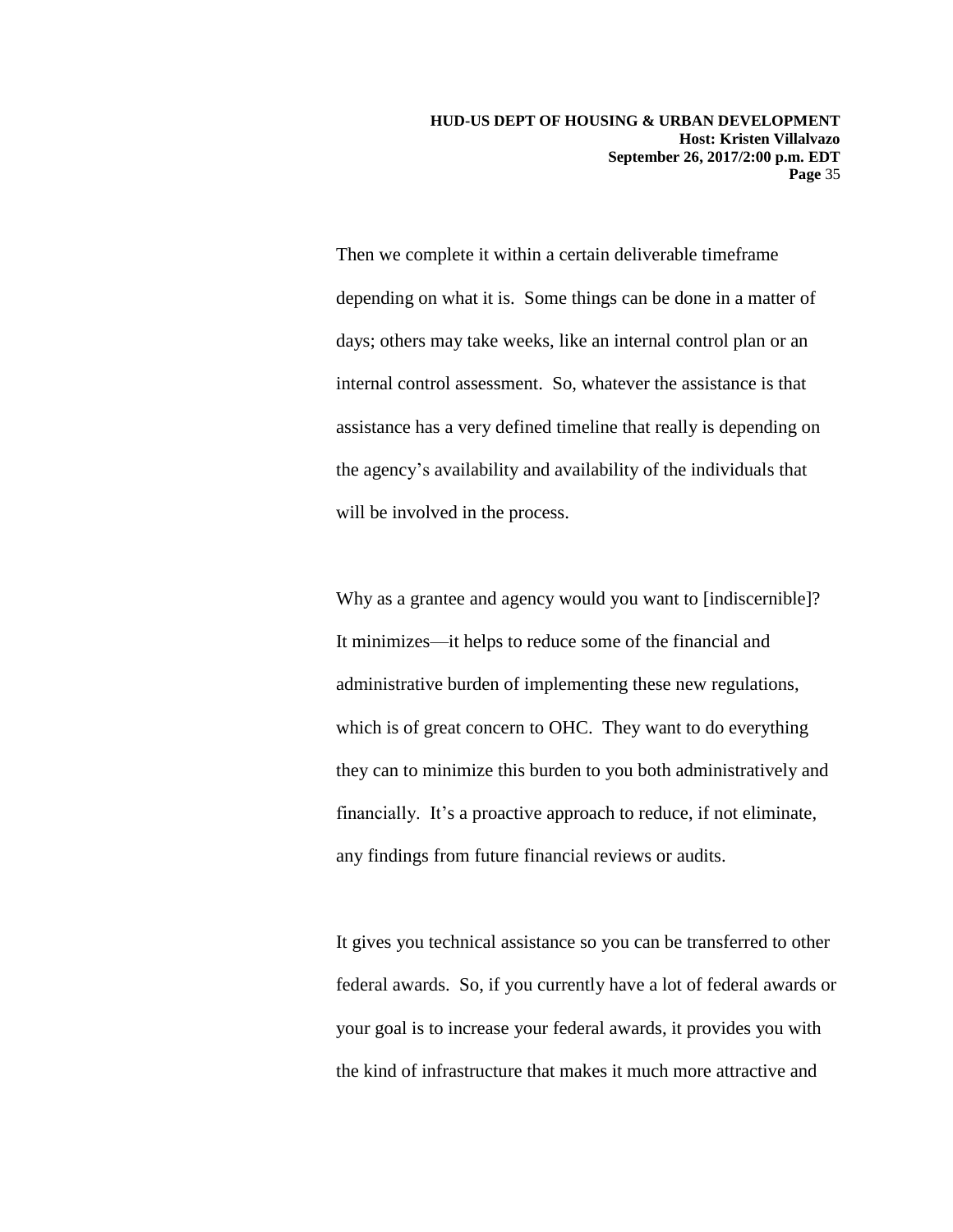benefits you across multiple federal awards. So, this information is transferrable to other federal awards and even assists you with state and local awards as well.

And then from an intermediary or parent perspective, it can help reduce the administrative burden because we assist you in meeting the requirements of oversight monitoring for sub-grantees. So, instead of you having all of the burden to ensure that you're properly monitoring and overseeing the sub-grantees or your subrecipients we help to alleviate some of that burden.

At this time I didn't see any questions. I'll ask Yvonne [ph], did you we have any questions on the—yes, I didn't see any. Were there any questions in the queue?

W No, there are no questions in the queue.

Robin Okay, and for the moderator, was there any questions?

Moderator [Operator instructions]. Thank you, Ms. Booth. And there are no questions coming in.